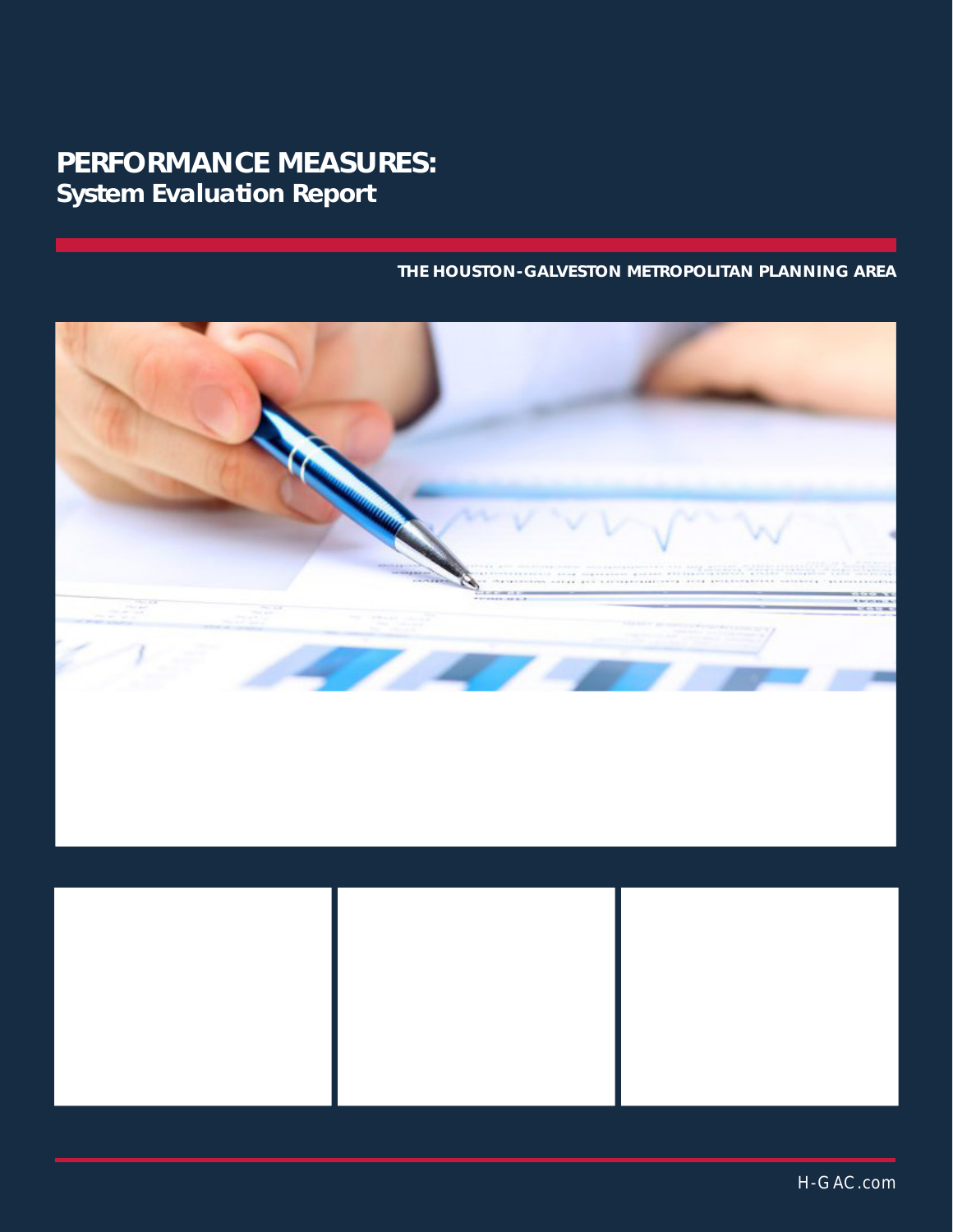#### **Emphasis on the National Highway System**

The federal Performance Measures place a strong emphasis on the National Highway System (NHS). The NHS is a network of critical highways important to the nation's economy, defense and mobility that link major airports, ports, public transportation facilities, rail and truck intermodal terminals. The Regional Transportation Plan 2045 is focused on all major roads of the region's transportation system, not just the National Highway System. In the H-GAC 8-county region, there are 8,784 lane miles on the National Highway System.

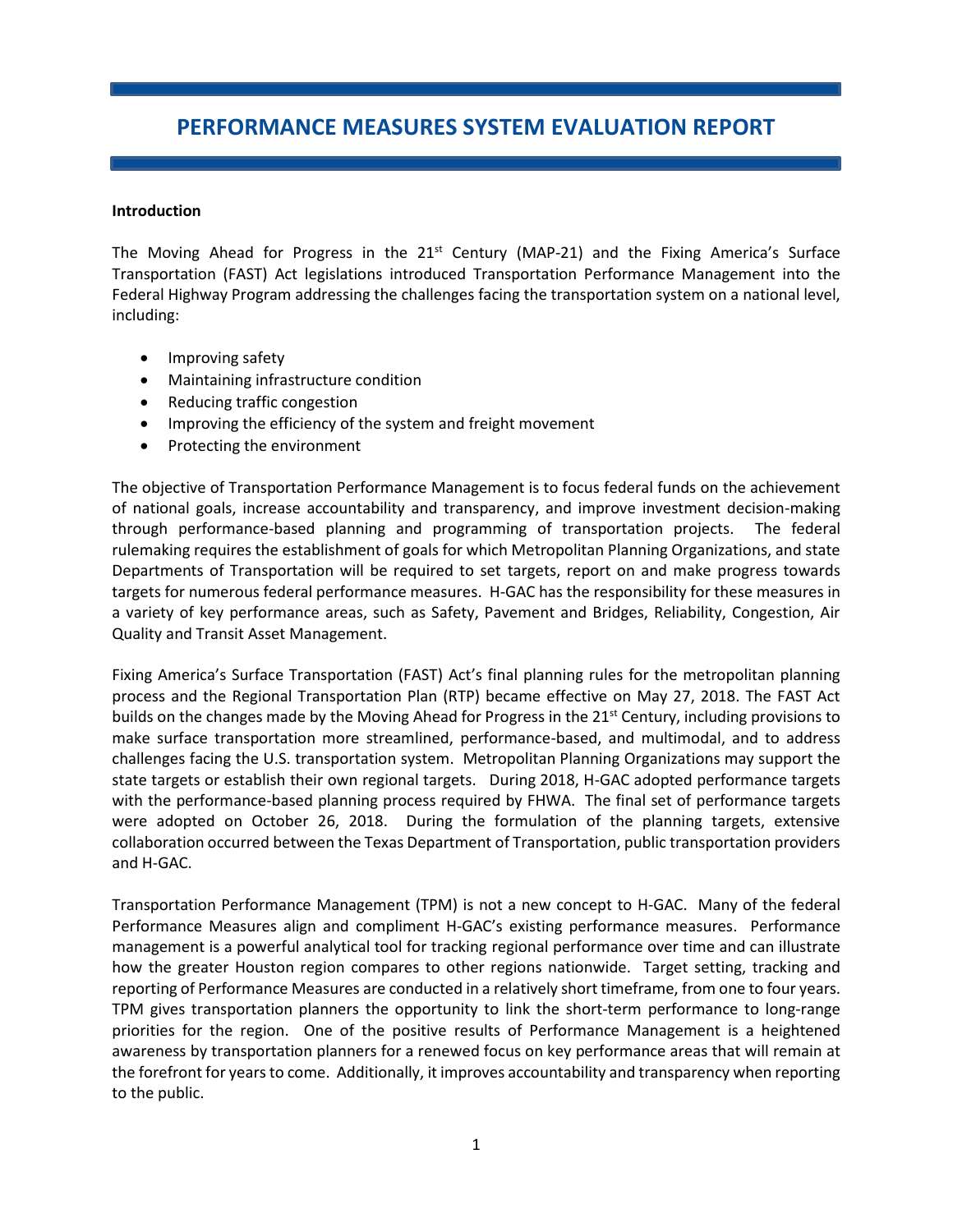# **TRANSPORTATION PERFORMANCE MEASURES AND THE 2045 RTP**

The federal government passed two transportation bills, the Moving Ahead for Progress in the 21st Century (MAP-21) in 2012 and the Fixing Surface Transportation in the  $21<sup>st</sup>$  Century (FAST Act) in 2015. Among other things, they require metropolitan planning organizations to establish performance-based planning practices. In order to comply with MAP-21 changes, MPOs across the country adopted and implemented programs and performance targets, and set priorities based on performance measures.

According to the laws, performance will be judged on a system-wide level, and should be tied to project prioritization. As such, the 2045 RTP proposes certain performance measures to represent this principle at a regional level. Because MAP-21 requires that transportation system challenges be addressed through a data driven, performance-based approach, measures selected were chosen mainly because they were focused on system performance and assets, sensitive to various transportation modes, and had a nexus to the established goals.

Several challenges exist for some of the performance measures such as the lack of available, useable or consistent data. H-GAC and TxDOT are addressing these deficiencies to improve data collection methods and expand collection efforts to data suitable to accurately set performance targets. For example, TxDOT is adapting their pavement collection methods to align with the federal criteria. Additionally, H-GAC is exploring new data collection for the System Performance measures. As required by the federal measures, H-GAC will periodically review, analyze performance measure data, and will report how target progress has been achieved by the MPO for the target years of 2020 and 2022.

The following section describes each measure, the manner in which it is measured, and the desired outcome for each measure. Given the broad scope and time horizon of the plan, these performance measures identify various factors that encompass topics including asset management, congestion, safety, environment, and economic competitiveness that will help assess progress towards meeting the plan's vision and goals. While the desire is to see a dramatic improvement in each performance measure area, limited funding and other factors that influence system utilization, the desired outcomes for the performance measures cannot be reduced in absolute terms.

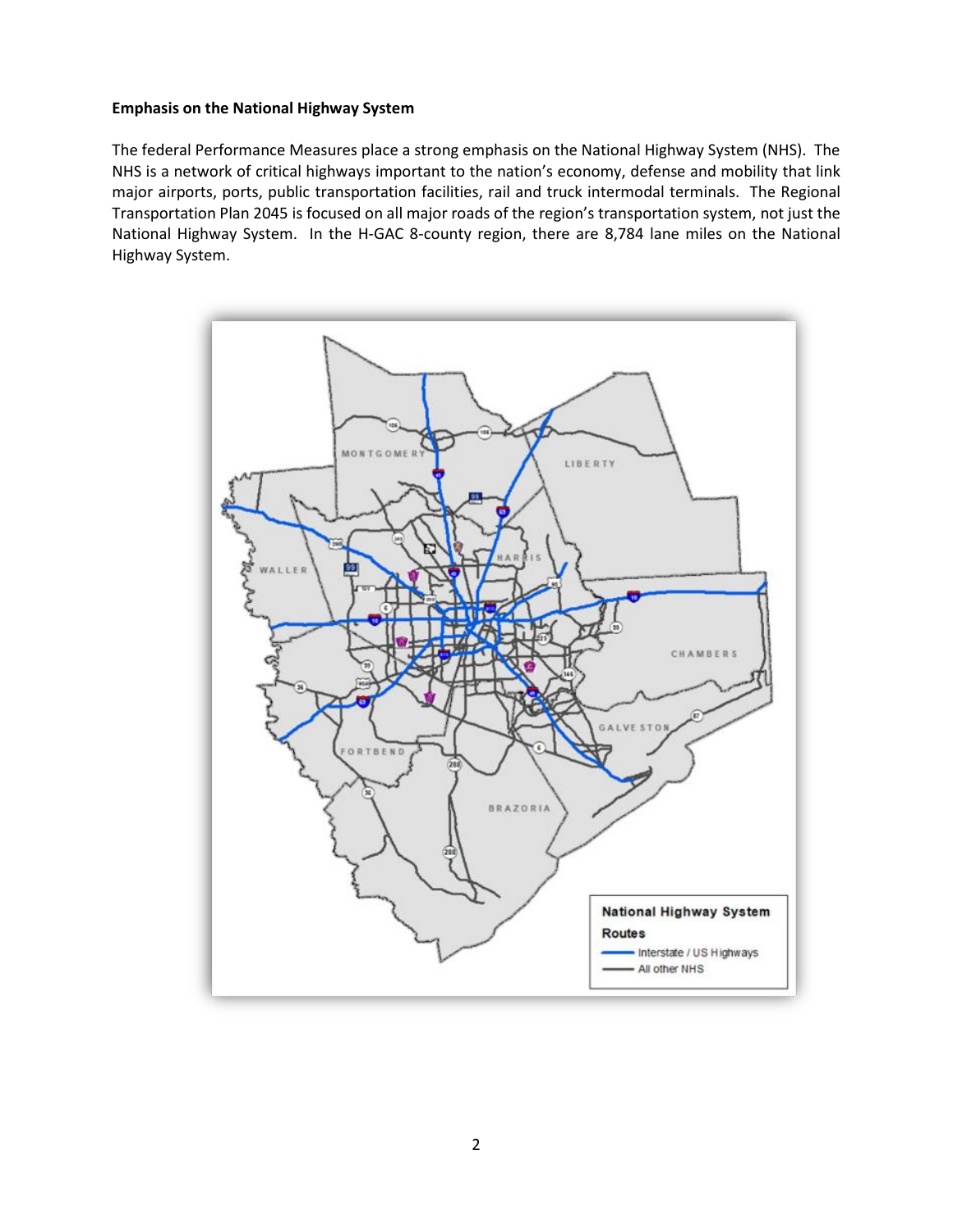#### **FHWA and FTA Performance Measures**

| Category                           | <b>Performance Measure</b>                                                                   | <b>Applicability</b>                                                                 | <b>Reporting</b><br><b>Frequency</b> |  |
|------------------------------------|----------------------------------------------------------------------------------------------|--------------------------------------------------------------------------------------|--------------------------------------|--|
|                                    | <b>Number of fatalities</b>                                                                  |                                                                                      |                                      |  |
| Highway                            | <b>Rate of fatalities</b>                                                                    |                                                                                      | Annually                             |  |
| Safety                             | Number of serious injuries                                                                   | All public roads                                                                     |                                      |  |
|                                    | Rate of serious injuries                                                                     |                                                                                      |                                      |  |
|                                    | Number of non-motorized fatalities and serious injuries                                      |                                                                                      |                                      |  |
|                                    | Percentage of pavements of the Interstate System in<br><b>Good condition</b>                 | Interstate System                                                                    |                                      |  |
|                                    | Percentage of pavements of the Interstate System in<br>Poor condition                        |                                                                                      | Biennially                           |  |
| Pavement                           | Percentage of pavements of the non-Interstate NHS in<br><b>Good condition</b>                | Non-Interstate NHS                                                                   | with four-                           |  |
| and Bridge<br>Condition            | Percentage of pavements of the non-Interstate NHS in<br>Poor condition                       |                                                                                      | year<br>performance                  |  |
|                                    | Percentage of NHS bridges classified as in Good<br>condition                                 | National Highway System (NHS)                                                        | periods                              |  |
|                                    | Percentage of NHS bridges classified as in Poor<br>condition                                 |                                                                                      |                                      |  |
|                                    | Percent of the person-miles traveled on the Interstate<br>that are reliable (LOTTR)          | Interstate System                                                                    |                                      |  |
| Highway                            | Percent of the person-miles traveled on the Non-<br>Interstate NHS that are reliable (LOTTR) | Non-Interstate NHS                                                                   | Biennially<br>with four-             |  |
| System                             | Truck Travel Time Reliability (TTTR) Index                                                   | Interstate System                                                                    | year                                 |  |
| Performance                        | Annual Hours of Peak Hour Excessive Delay Per Capita                                         | National Highway System (NHS)                                                        | performance                          |  |
|                                    | Percent of Trips that with Non-Single Occupant Vehicles                                      | Urbanized area                                                                       | periods                              |  |
|                                    | <b>Total Emissions Reduction</b>                                                             | Urbanized area                                                                       |                                      |  |
|                                    | <b>Rolling Stock</b>                                                                         | The percentage of revenue<br>vehicles that exceed the Useful<br>Life Benchmark (ULB) |                                      |  |
|                                    | Equipment                                                                                    | The percentage of non-revenue<br>service vehicles that exceed the<br><b>ULB</b>      |                                      |  |
| <b>Transit Asset</b><br>Management | <b>Facilities</b>                                                                            | The percentage of facilities that<br>are rated less than 3.0 on the                  | Annually                             |  |
|                                    |                                                                                              | <b>Transit Economic Requirements</b>                                                 |                                      |  |
|                                    |                                                                                              | Model (TERM) Scale                                                                   |                                      |  |
|                                    | Infrastructure                                                                               | The percentage of track                                                              |                                      |  |
|                                    |                                                                                              | segments (by mode) that have                                                         |                                      |  |
|                                    |                                                                                              | performance restrictions                                                             |                                      |  |

The investments identified in the 2040 RTP were guided by a vision and supported by the goals and strategies. This framework articulated the regional needs and priorities in four key areas of transportation investments.

- 1. Mobility
- 2. Alternative Modes
- 3. Air Quality
- 4. Planning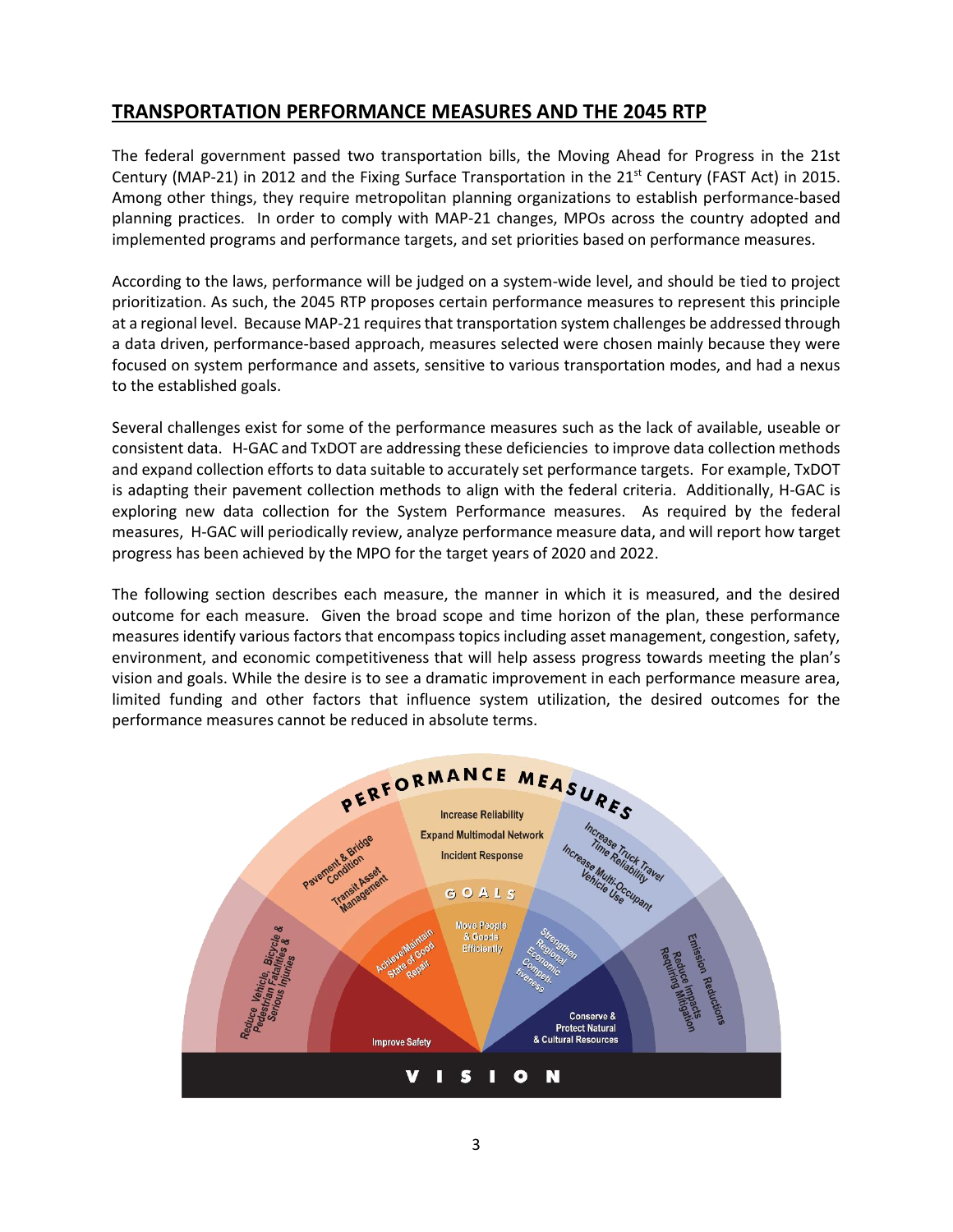The 2045 RTP Vision, Goals, and Strategies were established by the Transportation Policy Council (TPC), Technical Advisory Committee (TAC), and relevant TPC and TAC subcommittees. Building on the investment area structure established in the 2040 RTP, the TPC established 21 investment categories aligned with the 2045 RTP goals and strategies, as priority areas of investments. Table 2, shown below, illustrates the linkage between the 2040 RTP Investment Type, 2045 RTP Investment Strategy, 2045 RTP Investment Categories and the performance measures and targets they directly contribute towards achieving.

|                                             |                             |                                                           | <b>Performance Measures</b> |                             |                    |                                       |                                   |                                           |
|---------------------------------------------|-----------------------------|-----------------------------------------------------------|-----------------------------|-----------------------------|--------------------|---------------------------------------|-----------------------------------|-------------------------------------------|
| <b>Investment Type</b>                      | <b>RTP Strategy</b>         | <b>Investment Category</b>                                | <b>Safety</b>               | Pavement &<br><b>Bridge</b> | <b>Reliability</b> | Freight (Truck<br><b>Travel Time)</b> | Congestion/<br><b>Air Quality</b> | <b>Transit Asset</b><br><b>Management</b> |
| Mobility. Alternative<br>Modes, Air Quality | Expand, Manage,<br>Maintain | Major Investments                                         |                             | O                           |                    |                                       |                                   |                                           |
|                                             | Expand                      | Roadway Added Capacity/New<br>Construction                | $\bullet$                   | $\bullet$                   | $\bullet$          | e                                     |                                   |                                           |
|                                             |                             | Innovative Freight Movement                               | $\bullet$                   | $\bullet$                   | $\bullet$          | $\bullet$                             | $\bullet$                         |                                           |
|                                             |                             | Incident Management (Towing)                              | $\bullet$                   |                             | $\bullet$          | $\bullet$                             | $\bullet$                         |                                           |
|                                             |                             | Incident Management (MAP)                                 | $\bullet$                   |                             | $\bullet$          | $\bullet$                             | $\bullet$                         |                                           |
| Mobility                                    | Manage                      | Access<br>Management/Safety/Grade<br>Separations          | O                           | $\bullet$                   | 0                  |                                       |                                   |                                           |
|                                             |                             | Intelligent Transportation<br>System Infrastructure       | $\bullet$                   | $\bullet$                   | $\bullet$          | O                                     | ●                                 |                                           |
|                                             |                             | Infrastructure Resiliency                                 | $\bullet$                   |                             |                    |                                       | $\bullet$                         |                                           |
|                                             | Maintain                    | Roadway Reconstruction and<br>Rehabilitation              | $\bullet$                   | $\bullet$                   |                    |                                       |                                   |                                           |
|                                             | Expand, Manage,<br>Maintain | <b>Active Transportation</b>                              | $\bullet$                   |                             |                    |                                       | $\bullet$                         |                                           |
|                                             | Expand                      | <b>Transit Expansion (Vehicle</b><br>Purchase)            | $\bullet$                   |                             | $\bullet$          | $\bullet$                             | $\bullet$                         | $\bullet$                                 |
|                                             |                             | <b>Transit Passenger Facilities</b>                       | $\bullet$                   |                             | $\bullet$          | $\bullet$                             | $\bullet$                         |                                           |
| Alternative Modes                           | Manage                      | Transit Priority Infrastructure                           | $\bullet$                   |                             | $\bullet$          | $\bullet$                             | $\bullet$                         |                                           |
|                                             |                             | <b>Transit Regional Fare Collection</b>                   | $\bullet$                   |                             | 0                  | $\bullet$                             | $\bullet$                         |                                           |
|                                             | Maintain                    | <b>Transit Passenger Facility State</b><br>of Good Repair | $\bullet$                   |                             | $\bullet$          |                                       | $\bullet$                         | $\bullet$                                 |
| Air Quality                                 |                             | Regional ITS (TranStar)                                   | $\bullet$                   |                             | $\bullet$          | $\bullet$                             | $\bullet$                         |                                           |
|                                             | Expand                      | Pilot Commuter Transit                                    |                             |                             | $\bullet$          | $\bullet$                             | $\bullet$                         |                                           |
|                                             |                             | Regional Vanpool                                          |                             |                             | $\bullet$          | $\bullet$                             | $\bullet$                         |                                           |
|                                             | Manage                      | <b>Commute Solutions</b>                                  |                             |                             | $\bullet$          | $\bullet$                             | $\bullet$                         |                                           |
|                                             | Maintain                    | Clean Cities/Clean Vehicles                               |                             |                             |                    |                                       | $\bullet$                         |                                           |
| Planning                                    | Expand, Manage,<br>Maintain | Sub-Regional Planning                                     |                             |                             |                    |                                       |                                   |                                           |

### Table 2.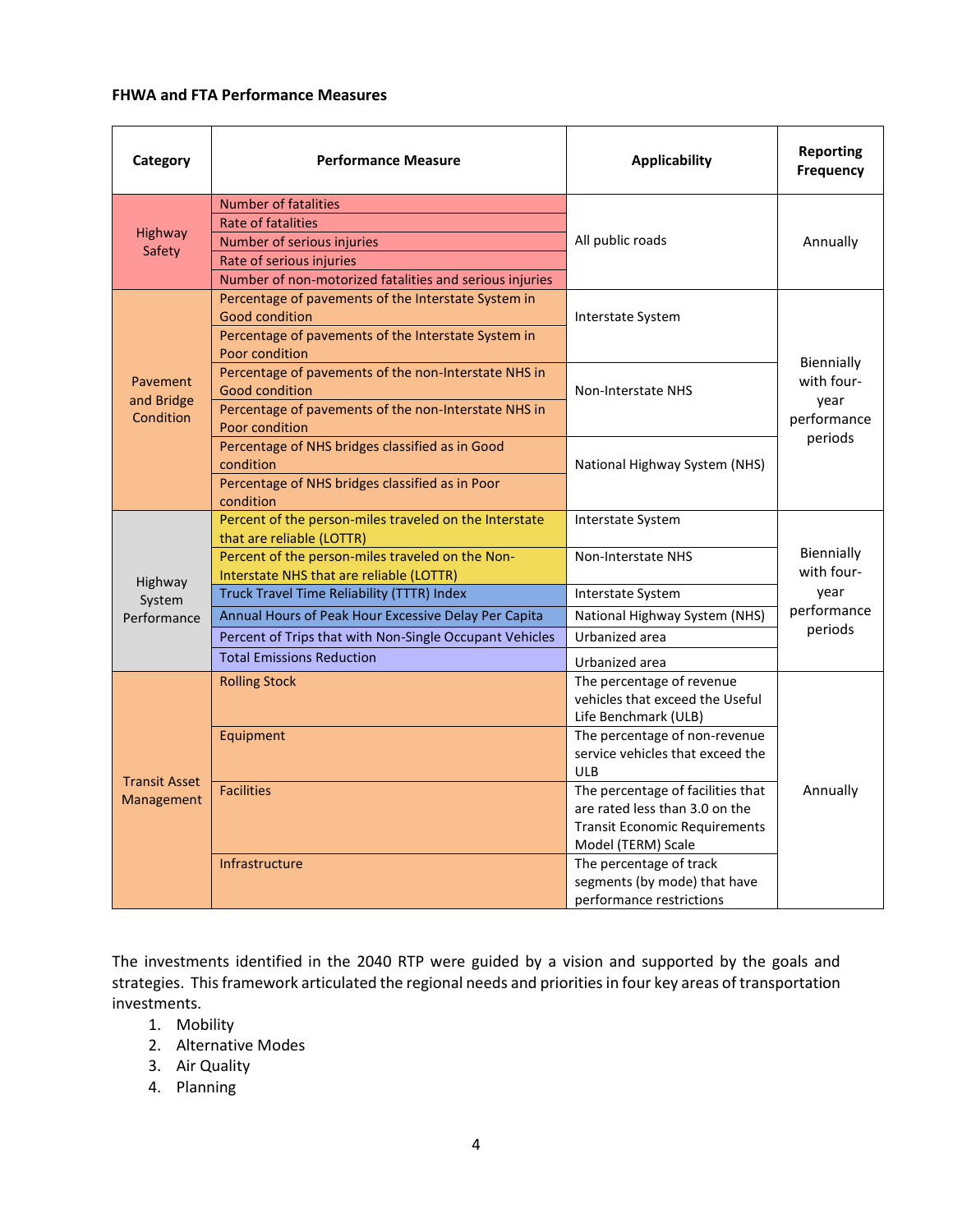Out of twenty-one Investment categories, nine categories were recommended to be programmed and funded annually for the 10-year period from FY 2019 through FY 2028, identified in Table 3. This was approved in a cooperative process by consulting with the local governments and agencies, the Transportation Policy Council, the Technical Advisory Committee, and relevant subcommittees.

| 2040 RTP Investment Type | 2045 RTP Strategy | <b>2045 RTP Investment Category</b>     |
|--------------------------|-------------------|-----------------------------------------|
|                          | Manage            | Incident Management (Towing)            |
| Mobility                 |                   | Incident Management (MAP)               |
| <b>Alternative Modes</b> | Manage            | <b>Transit Regional Fare Collection</b> |
|                          |                   | Regional ITS (TranStar)                 |
| Air Quality              | Expand            | Pilot Commuter Transit                  |
|                          |                   | Regional Vanpool                        |
|                          | Manage            | <b>Commute Solutions</b>                |
|                          | Maintain          | Clean Cities/Clean Vehicles             |

Table 3.

### **2018 Call for Projects Evaluation Criteria:**

The 2018 Call for Projects evaluation and selection criteria were developed in a cooperative manner by consulting with local agencies, the Transportation Policy Council (TPC) , the Technical Advisory Committee, and relevant subcommittees. All projects submitted through the 2018 Call for Projects (2018 CFP) were evaluated based on 50% score (100 points) given to its benefit/cost ratio and 50% score (100 points) given to various planning factors. The benefit cost analyses were calculated within a spreadsheet template that evaluated the project's benefits in three major areas:

- Safety reduction in crashes
- Delay reduction in travel delay
- Emissions reduction of on-road vehicle emissions

The remaining 50% of the score was based on multiple planning factors with a direct linkage to performance measures and the RTP goals and strategies and relative to each investment category. Planning factors for highway and transit projects include, but are not limited to, the improvement to multimodal level of service; freight system priority/evacuation route, life cycle maintenance strategies, corridor level of travel time reliability, reduction in vehicle miles traveled, connectivity to employment, transit reliability, transit vehicle and facility life cycle maintenance strategies.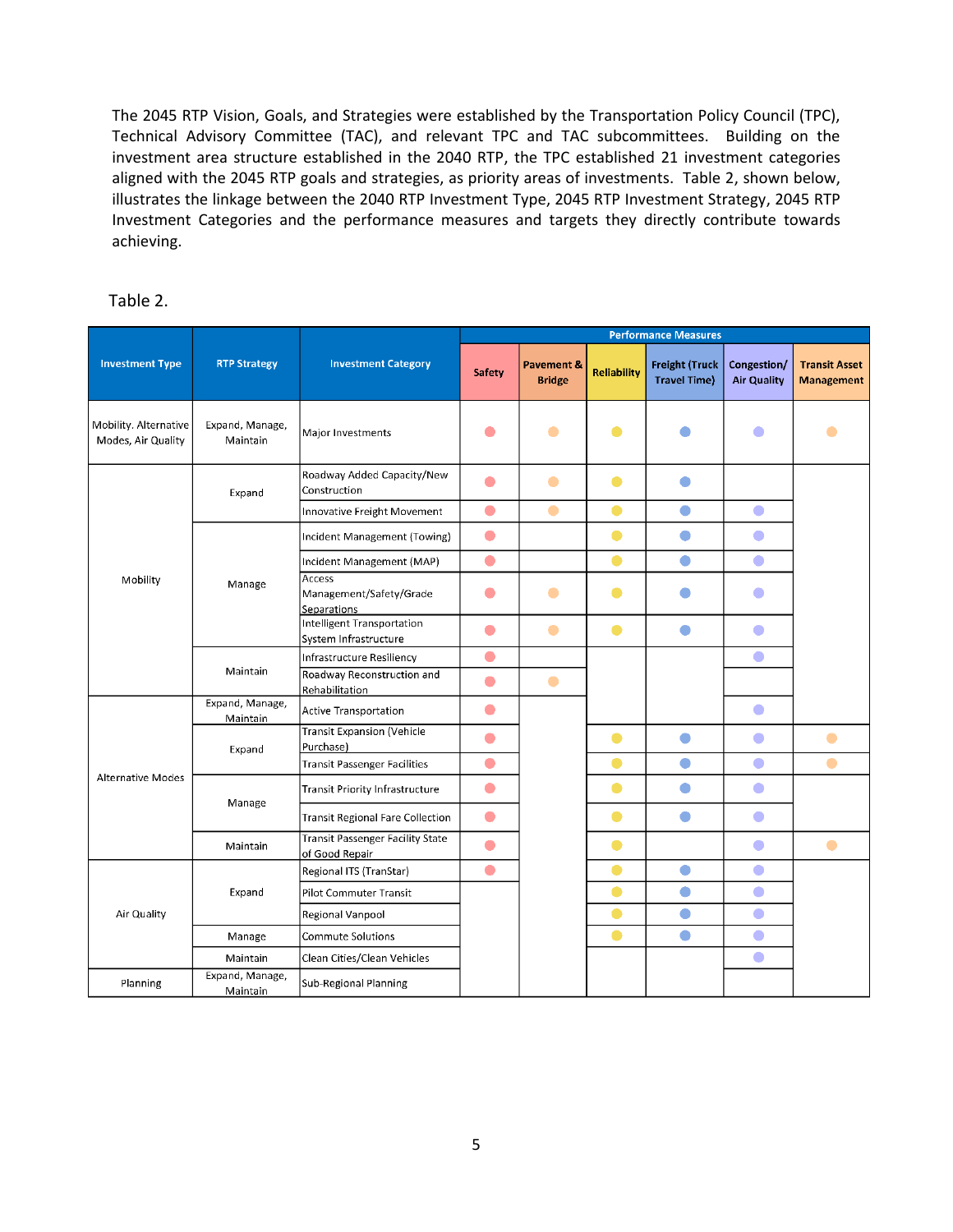The 2018 Call for Projects application submittal period began on September 4th and concluded on October 31, 2018. During this period, H-GAC received a total of 193 applications from various local partners and TxDOT. Out of 193 project applications, a total of thirty-six (36) projects in various investment categories were recommended for funding for the 10 year period, between FY 2019 and FY 2028. The TPC approved projects across thirteen Investment Categories, listed in Table 4, through the competitive Call for Projects process.

| able |  |
|------|--|
|      |  |

| <b>2040 RTP Investment</b><br><b>Type</b>   | <b>2045 RTP Strategy</b> | <b>2045 RTP Investment Category</b>                 |
|---------------------------------------------|--------------------------|-----------------------------------------------------|
| Mobility, Alternative<br>Modes, Air Quality | Expand, Manage, Maintain | Major Investments                                   |
|                                             | Expand                   | Roadway Added Capacity/New<br>Construction          |
| Mobility                                    |                          | Innovative Freight Movement                         |
|                                             | Manage                   | Access Management/Safety/Grade<br>Separations       |
|                                             |                          | Intelligent Transportation System<br>Infrastructure |
|                                             |                          | Infrastructure Resiliency                           |
|                                             | Maintain                 | Roadway Reconstruction and Rehabilitation           |
|                                             | Expand, Manage, Maintain | <b>Active Transportation</b>                        |
|                                             |                          | <b>Transit Expansion (Vehicle Purchase)</b>         |
| Alternative Modes                           | Expand                   | <b>Transit Passenger Facilities</b>                 |
|                                             | Manage                   | <b>Transit Priority Infrastructure</b>              |
|                                             | Maintain                 | Transit Passenger Facility State of Good<br>Repair  |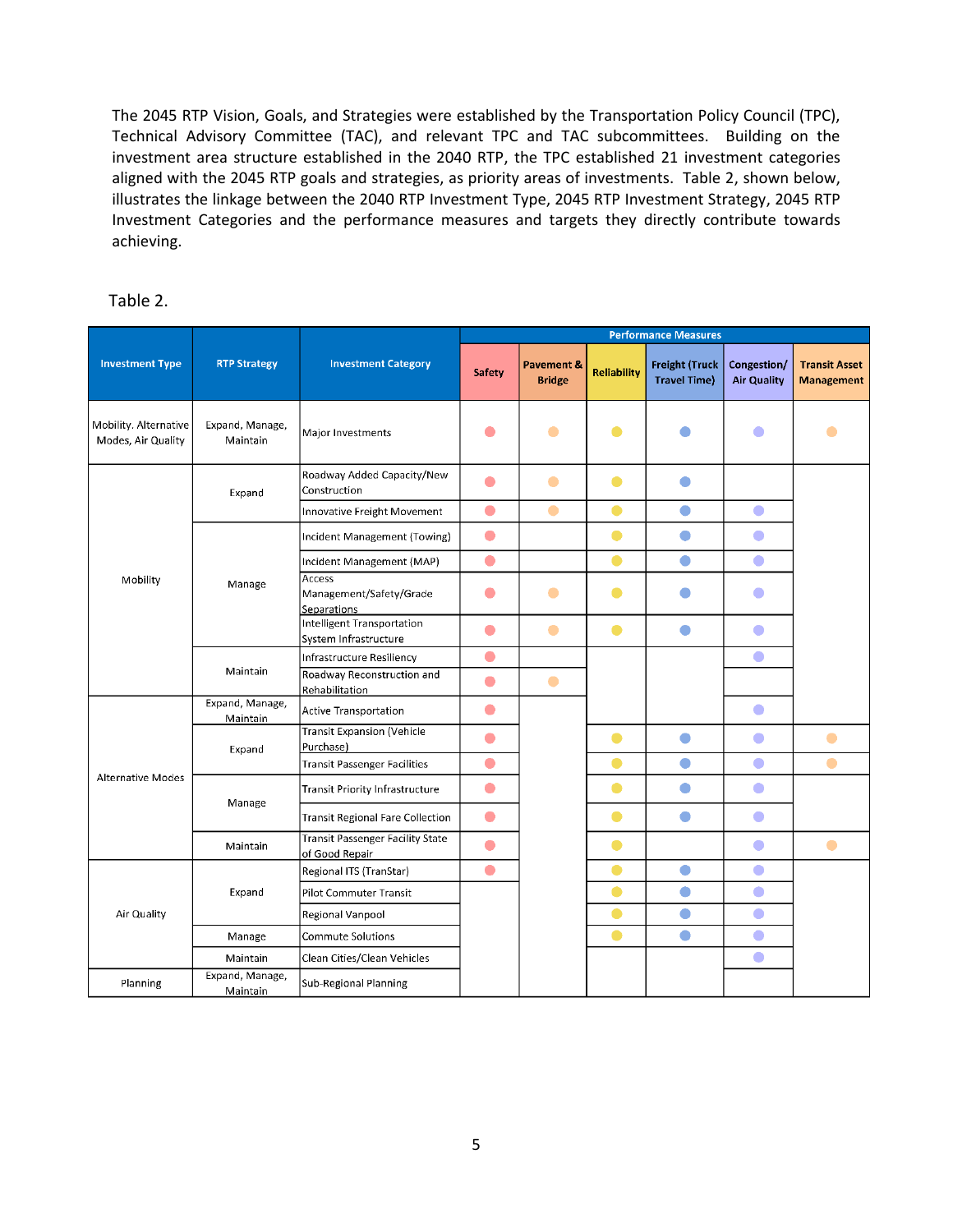# **HIGHWAY SAFETY**

Safety is a top regional priority. Although motorists are the largest group of system users injured or killed in crashes, pedestrians and cyclists are also at risk. Addressing this goal will not only benefit regional health, but the community's quality of life and economic competitiveness. A safe regional transportation system operates reliably, delivers goods and services on time, and returns users home at the end of their trip.

The Houston-Galveston Regional Safety Plan sets a baseline for safety crash data, analyzes regional trends, and is used to inform performance target setting. The report data serves as a baseline for subsequent years to measure whether there was significant improvement compared to previous years. The Texas Strategic Highway Safety Plan estimates the probable number of fatalities and serious injuries for the target year of 2022. Federal rulemaking requires Metropolitan Planning Organizations to either support state targets or establish their own specific targets for the five safety performance measures for all public roads in the MPO planning area, within 180 days after the State establishes statewide targets. The MPO then reports targets to the State, when requested. Statewide, when at least four out of five targets are met or the outcome for the performance measure is better than the baseline performance for the year prior to the target year, a determination of significant progress will be made.

During safety target setting discussions of the Transportation Policy Council (TPC) and the Transportation Advisory Committee, aspirational goals for the long-term were expressed. While the H-GAC region is forecasted to experience a high level of economic and population growth, subsequently, it results in a rise in travel, crashes and fatalities. For the purposes of short-term target setting, the targets were set to reflect the probable amount of fatalities and serious injuries. However, the increasing trends in fatalities and crashes do not reflect the intent and commitment of the TPC to improve traffic safety in the Houston-Galveston region. H-GAC has committed to participate in advancing crash reduction strategies through the Regional Safety Plan and will annually assess progress on Safety Performance Measures. H-GAC's Transportation Policy Council approved a resolution to support the State's adopted safety targets for the five performance measures. H-GAC set targets that represent a two percent (2%) reduction from the trend line projection in the five (5) safety performance measures for the period from 2017 to 2022. The decline is expected to begin gradually in 2018 and progress to the two percent (2%) reduction by the target year 2022.

| <b>Performance Measures</b>                       | 2017 | 2018 | 2019 | 2020 | 2021 | 2022 |
|---------------------------------------------------|------|------|------|------|------|------|
| <b>Number of Fatalities</b>                       |      |      |      |      |      |      |
| Rate of Fatalities (per 100 million Vehicle Miles |      |      |      |      |      |      |
| Traveled)                                         |      |      |      |      |      |      |
| Number of Serious Injuries                        |      |      |      |      |      |      |
|                                                   | 0.0% | 0.4% | 0.8% | 1.2% | 1.6% | 2.0% |
| Rate of Serious Injuries (per 100 million VMT)    |      |      |      |      |      |      |
|                                                   |      |      |      |      |      |      |
| Number of Non-Motorized                           |      |      |      |      |      |      |
| Fatalities & Serious Injuries                     |      |      |      |      |      |      |
|                                                   |      |      |      |      |      |      |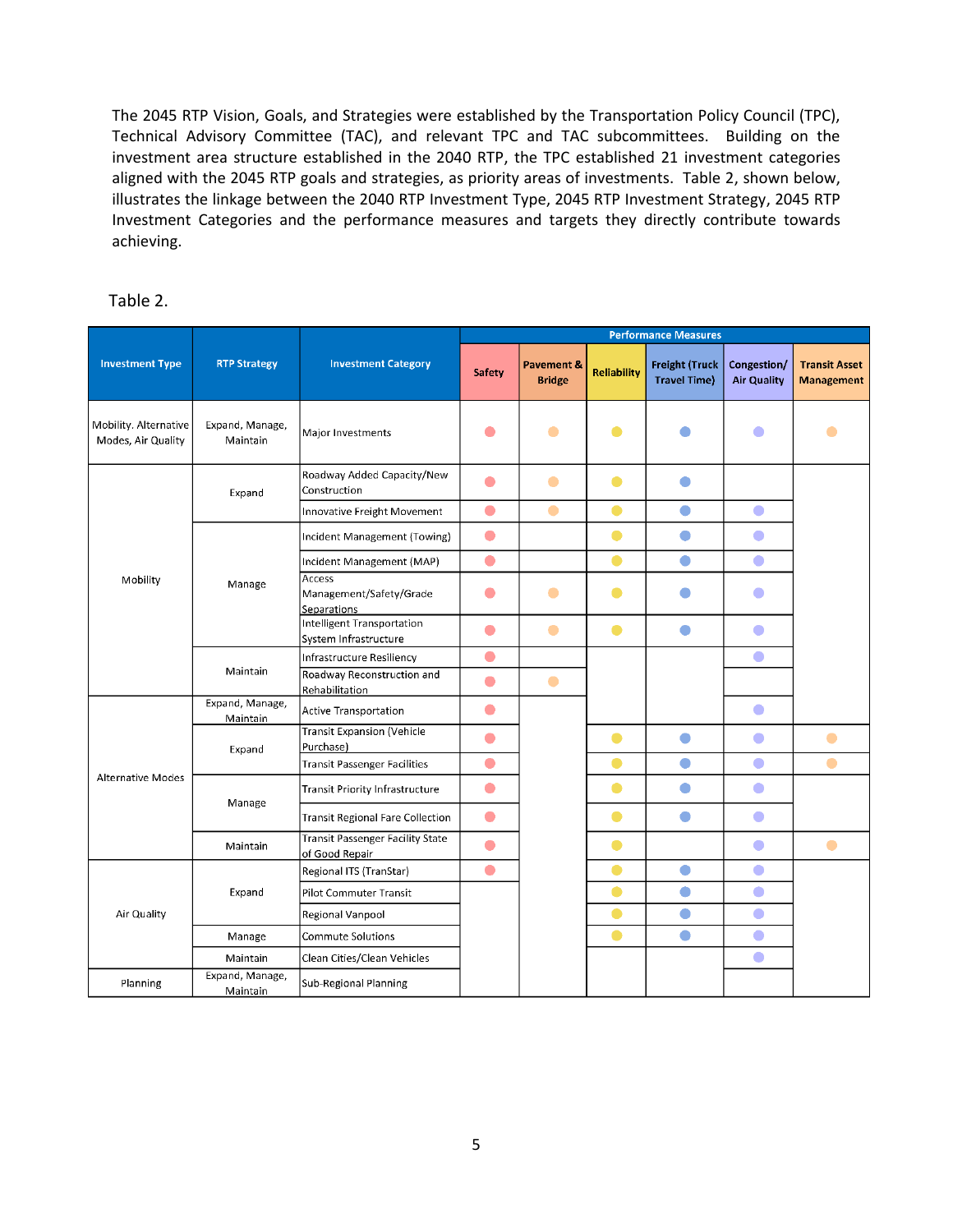## **Fatalities**

**Measure** – Five-year rolling averages of the number and rate of vehicular fatalities in the H-GAC region.

**Methodology** – Fatality numbers and rates are obtained from the national Fatality Analysis Reporting System (FARS). Fatality rates are calculated per 100 Million Vehicle Miles Traveled in the region.

**Applicability** – All public roads and highways

**Reporting Frequency** - Annually

**Condition and Targets** – H-GAC adopted the State's safety targets for the number and rate of fatalities. The target is a 2% reduction from the trend line projection over a 5-year period. The values in the chart are statistics for the 8-county H-GAC region.



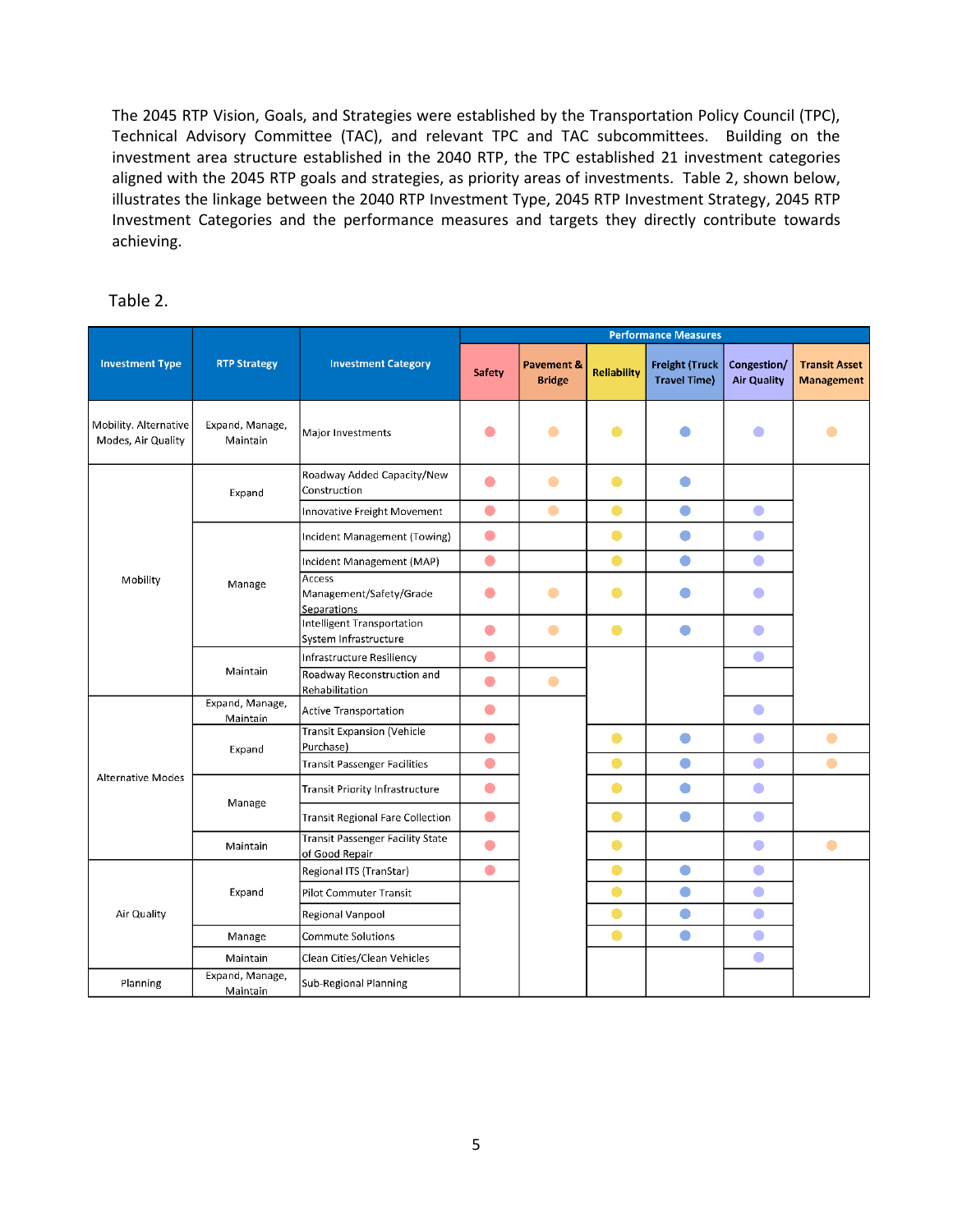## **Serious Injuries**

**Measure** – Five-year rolling averages of the number and rate of vehicular serious injuries in the H-GAC region.

**Methodology** – Serious injury numbers and rates are obtained from the Texas Crash Records Information System (CRIS) databases. Serious injury rates are calculated per 100 Million Vehicle Miles Traveled (VMT) in the region.

**Applicability** – All public roads and highways

**Reporting Frequency** – Annually

 $_{0.0}$ 

2011

2012

2013

2014

**Conditions and Targets** - H-GAC adopted the state's safety targets for the number and rate of serious injuries. The target is a 2% reduction from the trend line projection over a 5-year period. The values in the chart are statistics for the 8-county H-GAC region.



2018 2019 2020 2021

2022

2015 2016 2017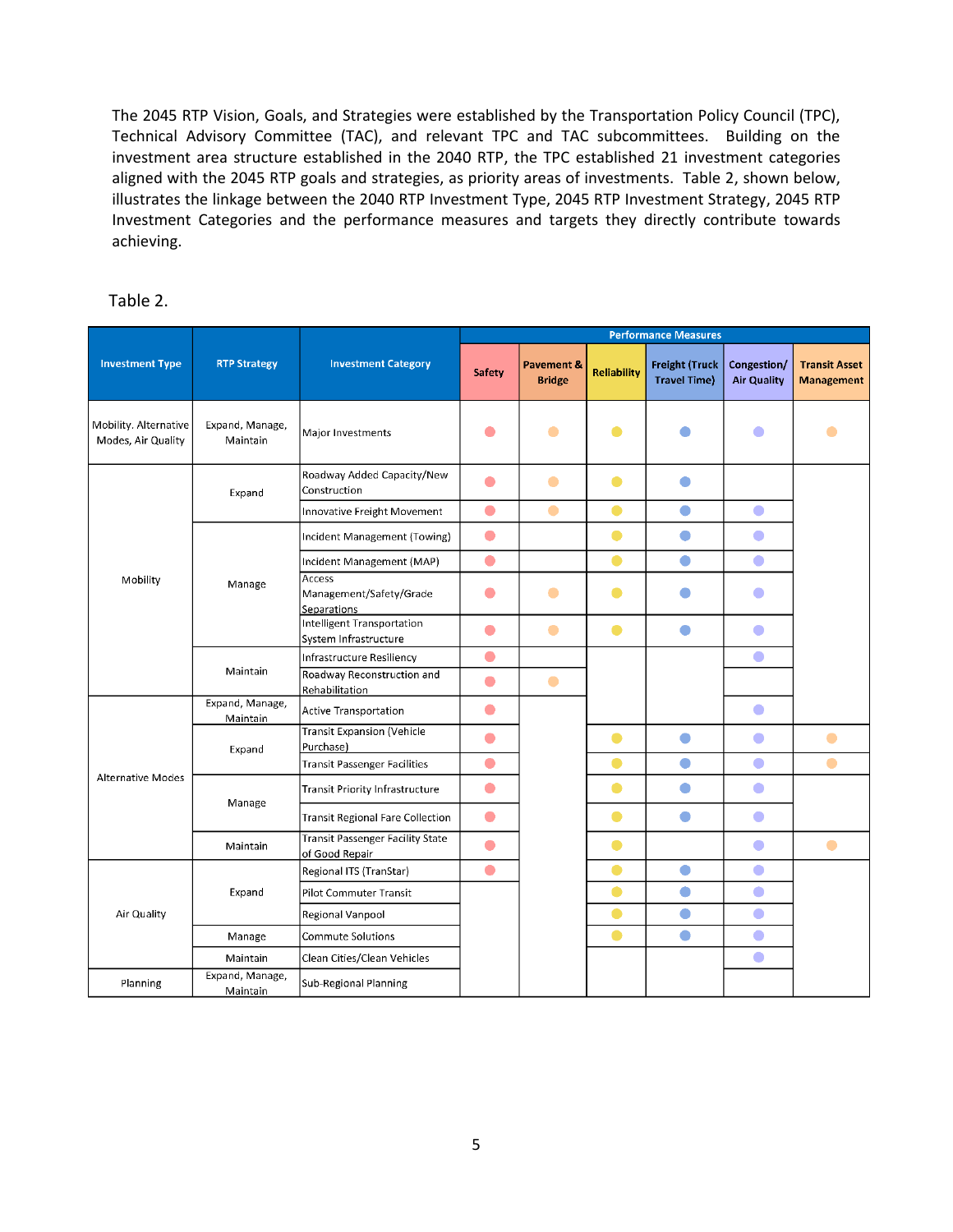## **Non-Motorized Fatalities and Serious Injuries**

**Measure** – Five-year rolling average of the number non-motorized fatalities and non-motorized serious injuries for bicyclists and pedestrians in the H-GAC region.

**Methodology** – Serious injury numbers and rates are obtained from the national Fatality Analysis Reporting System (FARS) and the Texas Crash Records Information System (CRIS) databases.

**Applicability** – All public roads and highways

**Reporting Frequency** – Annually

**Conditions and Targets -** H-GAC adopted the State's safety targets for the number of non-motorized serious injuries. The target is a 2% reduction from the trend line projection over a 5-year period. The values in the chart are statistics for the 8-county H-GAC region.



### **Integrating Safety Performance Measures into the Transportation Planning Process**

"The Regional Safety Plan was developed as a comprehensive plan that addresses the region's safety issues and offers feasible solutions. It serves as a framework for strategies and implementation actions to leverage safety programs and resources to the greatest extent possible. The performance measure targets in this plan are tangible goals for the region to work towards to support the State of Texas' crash reduction efforts, and its strategies support the State Highway Safety Plan and federal safety initiatives." *(Source: 2018 HGAC Regional Safety Plan)* 

Adopted in 2018, the Regional Safety Plan identifies five traffic safety focus areas. These focus areas were crash types with the highest percentage of fatalities in the region. The Transportation Safety Committee has been charged with developing implementation plans to address the focus areas over the next four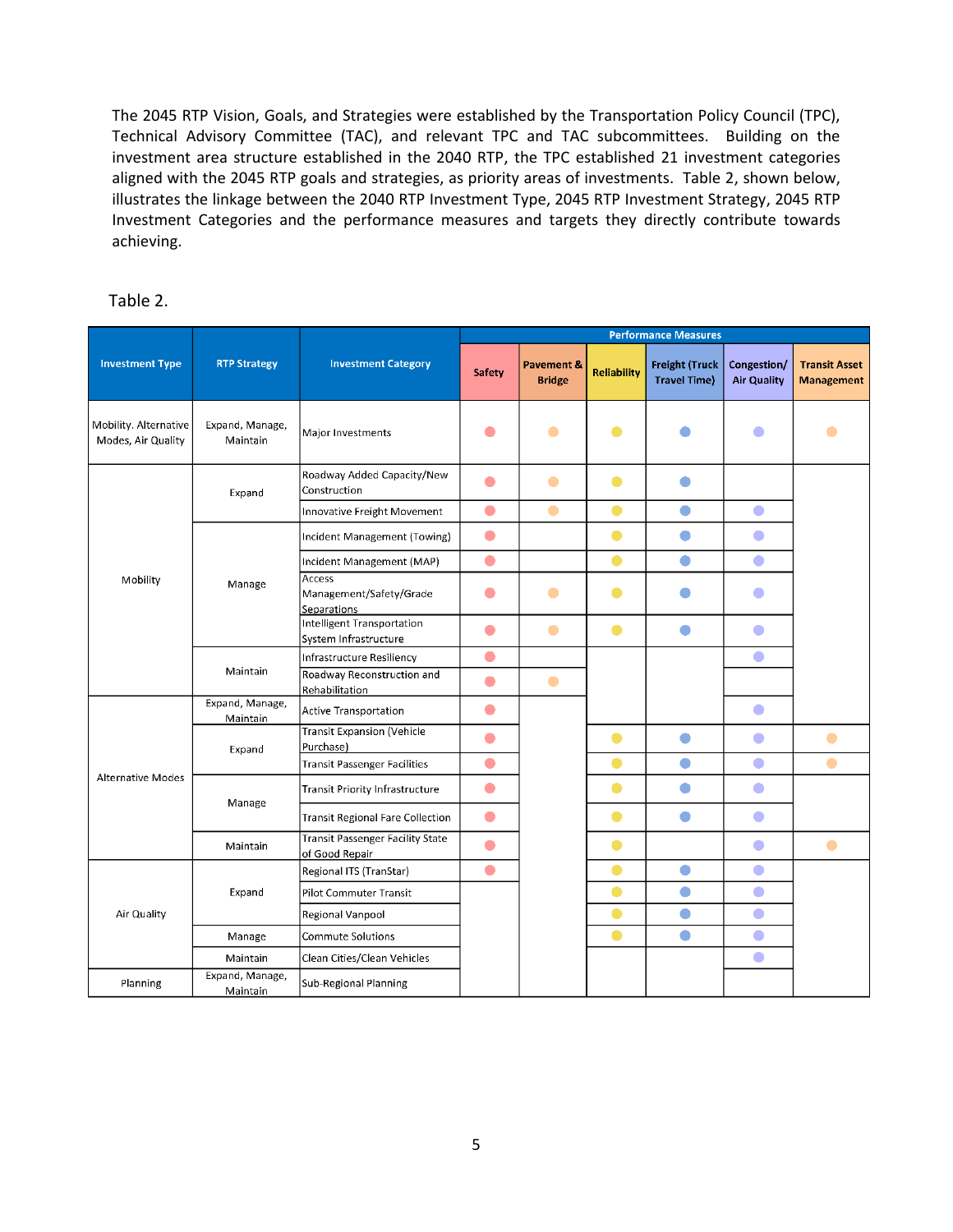years. The MPO will continue to publish an annual State of Safety Report to assess progress toward reducing the number of crashes, fatalities, and serious injuries throughout the region. In addition, the MPO will launch a series of intersection safety audits at high crash frequency intersections to identify crash characteristics and develop low-cost recommendations to address traffic safety issues at each location. The MPO will continue to coordinate its efforts with federal, state, and local partners to leverage resources and maximize results to enhance traffic safety in the Houston-Galveston area.

H-GAC incorporates performance measures into its programming activities by designating safety as one of the five foundational goals of the Regional Transportation Plan. Furthermore, H-GAC integrates the safety targets in the form of quantifiable strategies and goals within the regional transportation planning process. The primary method for the programming of projects is the Call for Projects issued by H-GAC. Embedded in the Call for Projects (CFP) selection criteria, the safety benefit cost analysis template indicates the number of crashes that will be reduced for each CFP project. Linking the programming of projects to quantifiable performance targets validates the success of performance-based planning.

### **2045 RTP transportation investments targeting safety improvements**

H-GAC, along with state and local government partners, have made strategic investments in transportation infrastructure improvements through the 2045 RTP. In 2018, H-GAC developed a Regional Safety Plan that identifies traffic safety focus areas, recommends crash reduction strategies and countermeasures. The fiscally-constrained 2045 RTP recommends a significant level of investments in ITS and safety projects and programs. This combined effort of planning, programming of projects, implementation of the safety plan, and critical transportation investments are expected to support and contribute to achieving the safety performance targets while greatly enhancing traffic safety for the region. The fiscally-constrained 2045 RTP recommended approximately \$579 million of investments in ITS and Safety projects and programs. These investments are not part of the Corridor-based Major Investments of the 2045 RTP.

| RTP 2045<br><b>STRATEGIES</b>                                                                                                                                           | STRATEGY 1<br>MANAGE<br>[System]<br>Management<br>and Operations] | STRATEGY 2<br><b>MAINTAIN</b><br>[Asset<br>Management] | STRATEGY 3<br>EXPAND<br>[Transportation<br>Network<br>Capacity] | <b>TOTAL</b>  |
|-------------------------------------------------------------------------------------------------------------------------------------------------------------------------|-------------------------------------------------------------------|--------------------------------------------------------|-----------------------------------------------------------------|---------------|
| REGIONAL INVESTMENT PROGRAMS<br>ITS/Safety: (Includes certain<br>roadway improvements, installation<br>of computerized traffic control<br>systems, Incident Management) | \$517,457,158                                                     | \$62,269,438                                           | <b>NA</b>                                                       | \$579,726,596 |

### **Safety-related Resources**

Highway Safety Improvement Program <https://safety.fhwa.dot.gov/hsip/> Strategic Highway Safety Plan <https://www.texasshsp.com/>

Regional Safety Pla[n https://www.h-gac.com/transportation-safety/documents/2018-Draft-Regional-Safety-](https://www.h-gac.com/transportation-safety/documents/2018-Draft-Regional-Safety-Plan.pdf)[Plan.pdf](https://www.h-gac.com/transportation-safety/documents/2018-Draft-Regional-Safety-Plan.pdf)

Transportation Safety Committee (formerly the Regional Safety Council) [http://www.h](http://www.h-gac.com/taq/transportation-committees/RSC/default.aspx)[gac.com/taq/transportation-committees/RSC/default.aspx](http://www.h-gac.com/taq/transportation-committees/RSC/default.aspx)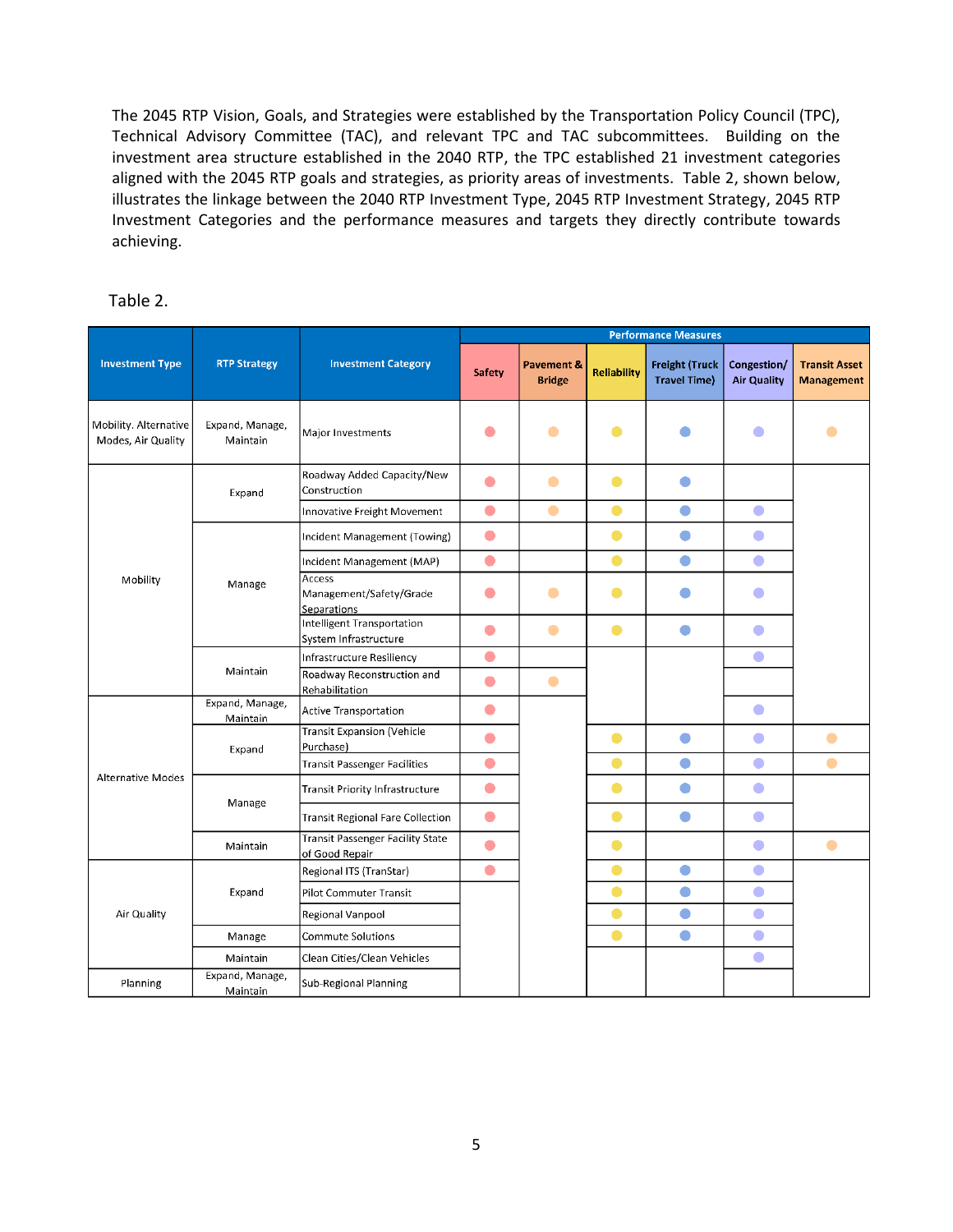# **PAVEMENT CONDITIONS**

Ensuring the preservation of pavements and bridges is critical to safety, the movement of goods and people, economic development. While the demand on the transportation system is greater than ever, pavements and bridges are steadily deteriorating due to traffic, weather and time. In effect, this highlights the importance for an emphasis on asset management and the preservation of pavement. "Pavement preservation programs and activities employ a network level, long-term strategy that enhances pavement performance by using an integrated, cost-effective set of practices that extend pavement life, improve safety, and meet road user expectations." *(source: PL 112-141, Moving Ahead for Progress in the 21st Century Act.)*

Implementing pavement asset management, along with performance target setting, provides an opportunity for moving the transportation system to a state of good repair, protects our investments in the transportation roadway system and stretches taxpayer dollars, as far as possible. An asset management program can improve system resiliency in the aftermath of extreme weather events, such as Hurricanes Harvey and Ike, changing climate conditions, and shifts in the regional economy.

Roadways on the National Highway System, (NHS) are mostly owned, maintained, and operated by the Texas Department of Transportation; however, a portion of the NHS is under the jurisdiction of cities, counties, and toll authorities. Federal Performance Asset Management prescribes the establishment of pavement targets for all roadways on the interstate and non-interstate highway system, regardless of ownership. While the federal performance measures are focused on National Highway System, H-GAC is concerned with the conditions of all pavements and bridges. In the state of Texas, there are 69,000 National Highway System lane miles; approximately, 12% are located in the H-GAC region.

Pavement condition data is a critical component of any pavement management system. TxDOT is responsible for collecting the necessary measurements and inspections to determine the conditions ratings defined by the federal performance measures rules. The federal criterion bases the pavement condition on the International Roughness Index (IRI), rutting, cracking and faulting. Essentially, the IRI is the overall ride quality of a roadway. The pavement analysis is based on distress ratings and ride quality measurements. TxDOT used historical measurements of pavement and bridge conditions to establish statewide targets.

Federal transportation bills require TxDOT to implement transportation asset management practices and set performance targets to a desired condition. The federal performance measures place a high priority on maintaining the good pavements and on raising the pavements in poor condition to a state of good repair. A good condition pavement rating suggests that no major investment is necessary, and conversely, a fair condition suggests that major reconstruction of the pavement is needed.

The pavement condition thresholds applicable to Interstate System roadways are shown in the table below.

| Interstate System Rating Thresholds |        |               |        |  |  |
|-------------------------------------|--------|---------------|--------|--|--|
| Good<br>Fair<br>Poor                |        |               |        |  |  |
| IRI (in/mile)                       | < 95   | $95 - 170$    | >170   |  |  |
| Cracking %                          | < 5    | $5 - 10$      | >10    |  |  |
| Rutting (in)                        | < 0.2  | $0.2 - 0.4$   | > 0.4  |  |  |
| Faulting (in)                       | < 0.05 | $0.05 - 0.15$ | > 0.15 |  |  |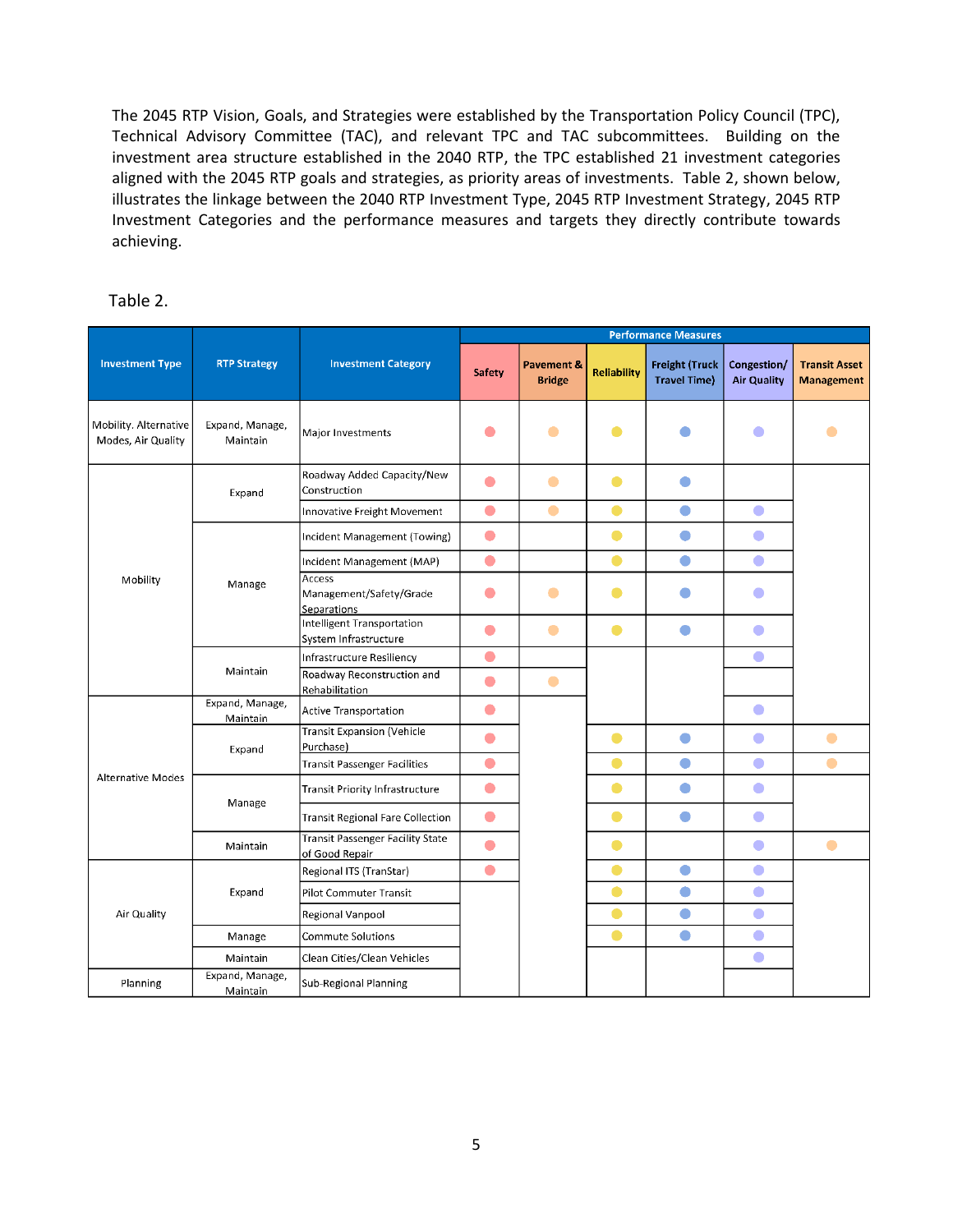The calculations of the pavement performance for Interstate System roadways are explained in the table below.

| Rating the Interstate National Highway System |                                                                                               |                                             |                        |  |  |
|-----------------------------------------------|-----------------------------------------------------------------------------------------------|---------------------------------------------|------------------------|--|--|
| <b>Overall Condition</b><br>Rating            | 3 metric ratings<br>(IRI, Cracking, Rutting)<br>for ACO, (IRI, Cracking,<br>Faulting) for JCP | 2 metric ratings<br>(IRI and Cracking) CRCP | <b>Measures</b>        |  |  |
| Good                                          | All three metrics rated                                                                       | Both metrics rated                          | % Lane Miles in "Good" |  |  |
|                                               | "Good"                                                                                        | "Good"                                      | Condition              |  |  |
| Poor                                          | > 2 Metrics rated                                                                             | Two metrics rated                           | % Lane miles in "Poor  |  |  |
|                                               | "Poor"                                                                                        | "Poor"                                      | Condition              |  |  |
| Fair:                                         | All other combinations                                                                        | All other combinations                      | % Lane miles in "Fair" |  |  |
|                                               |                                                                                               |                                             | Condition              |  |  |

The historical pavement condition data from the Texas Department of Transportation's Pavement Management Information System (PMIS) were translated into the corresponding pavement condition measures for MAP-21/FAST Act requirements. The data was used to develop the historical trends for pavement condition measures. A five-year moving average was used to calculate the performance targets.

The calculations of pavement condition for the Non-Interstate National Highway System roadways are defined in the table below. Unlike the Interstate System, when rating the condition of Non-Interstate NHS roadways, only the International Roughness Index (IRI) is measured.

| Rating the Non-Interstate National Highway System |                       |                       |                       |  |
|---------------------------------------------------|-----------------------|-----------------------|-----------------------|--|
| Good<br>Fair<br>Poor                              |                       |                       |                       |  |
| IRI (in/mile)                                     | < 95                  | $95 - 170$            | - 170                 |  |
| Measure                                           | Percent Lane Miles in | Percent Lane Miles in | Percent Lane Miles in |  |
|                                                   | "Good" Condition      | "Fair" Condition      | "Poor" Condition      |  |

The historical pavement condition data from TxDOT's Pavement Management Information System (PMIS) was used to develop the historical trends for pavement measures. A five-year moving average was used to develop the performance targets. Despite the fact that historical trends indicate pavement conditions are declining over time, H-GAC chose to adopt flat targets with the goal of maintaining current conditions and a desire for aspirational goals that indicate improvement of pavement conditions in the long-term.

States and MPOs must establish two and four-year targets and may adjust targets at the Mid-Performance Period Progress Report due in October 2020. The first performance period began January 1, 2018 and ends on December 31, 2021.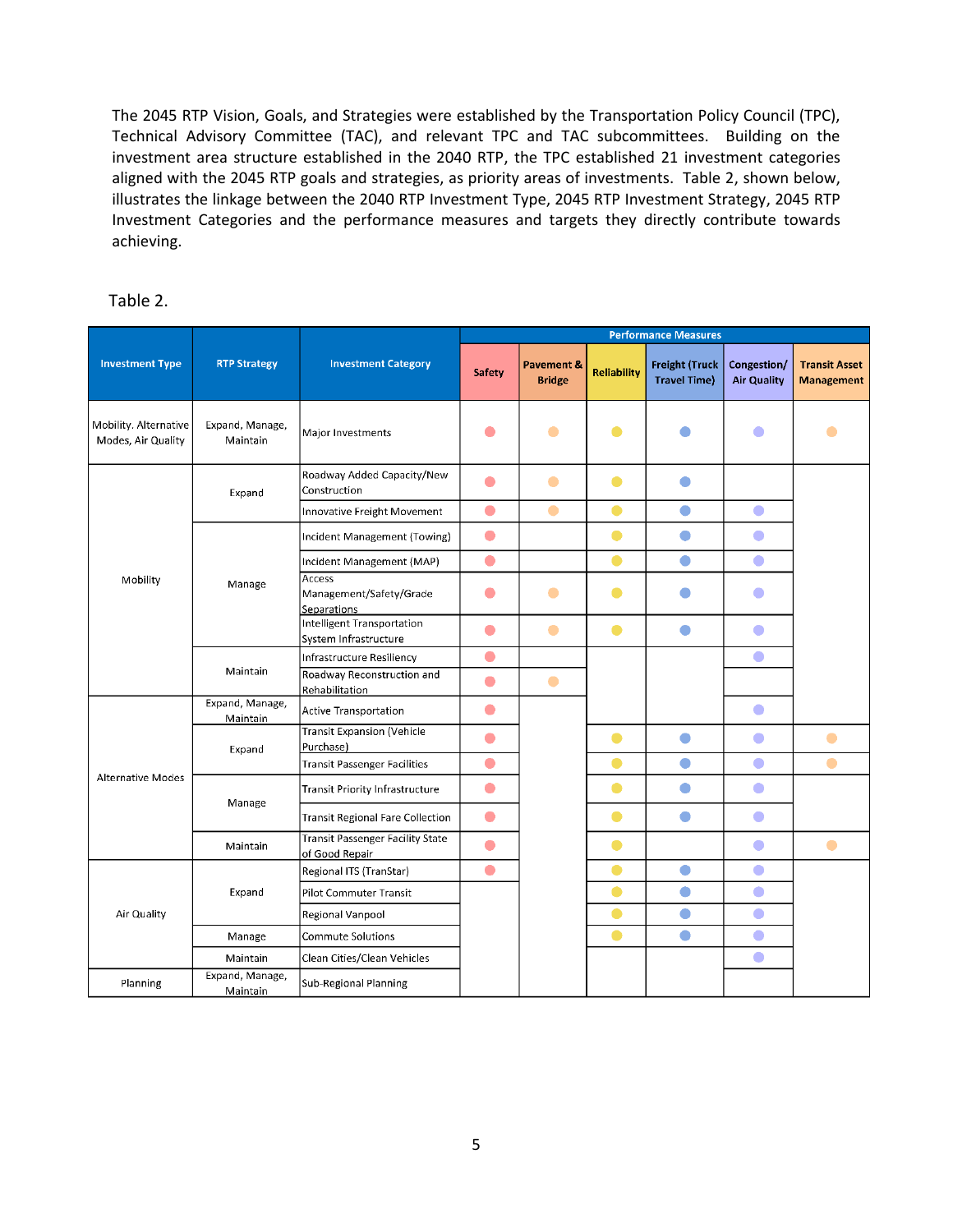## **Pavement Conditions – Interstate and Non-Interstate National Highway System**

**Measure** – Percentage of pavements of the interstate and non-interstate National Highway System with a condition rating of "good" and "poor" relative to the ride quality.

**Methodology** – Pavement conditions are based on the evaluation scores of the International Roughness Index (IRI), rutting, faulting and cracking. The condition scores are obtained from the Highway Performance Monitoring System (HPMS) and TxDOT's Pavement Management Information System (PMIS) databases.

**Applicability** – Interstate highways and Non-interstate highways of the National Highway System

**Reporting Frequency** – Biennially with four-year performance periods

**Targets and Conditions** – While the historical trends indicate pavement conditions are expected to decline by the year 2022, H-GAC chose to adopt flat targets. For Interstate highways, H-GAC adopted targets of 48.5% in good condition and 0.0% in poor condition for the years 2020 and 2022. For the Non-Interstate National Highway System (NHS), H-GAC adopted 46.7% in good condition and 11.3% in poor condition for the years 2020 and 2022. The values in the chart below reflect the statistics for the 8 county H-GAC region.



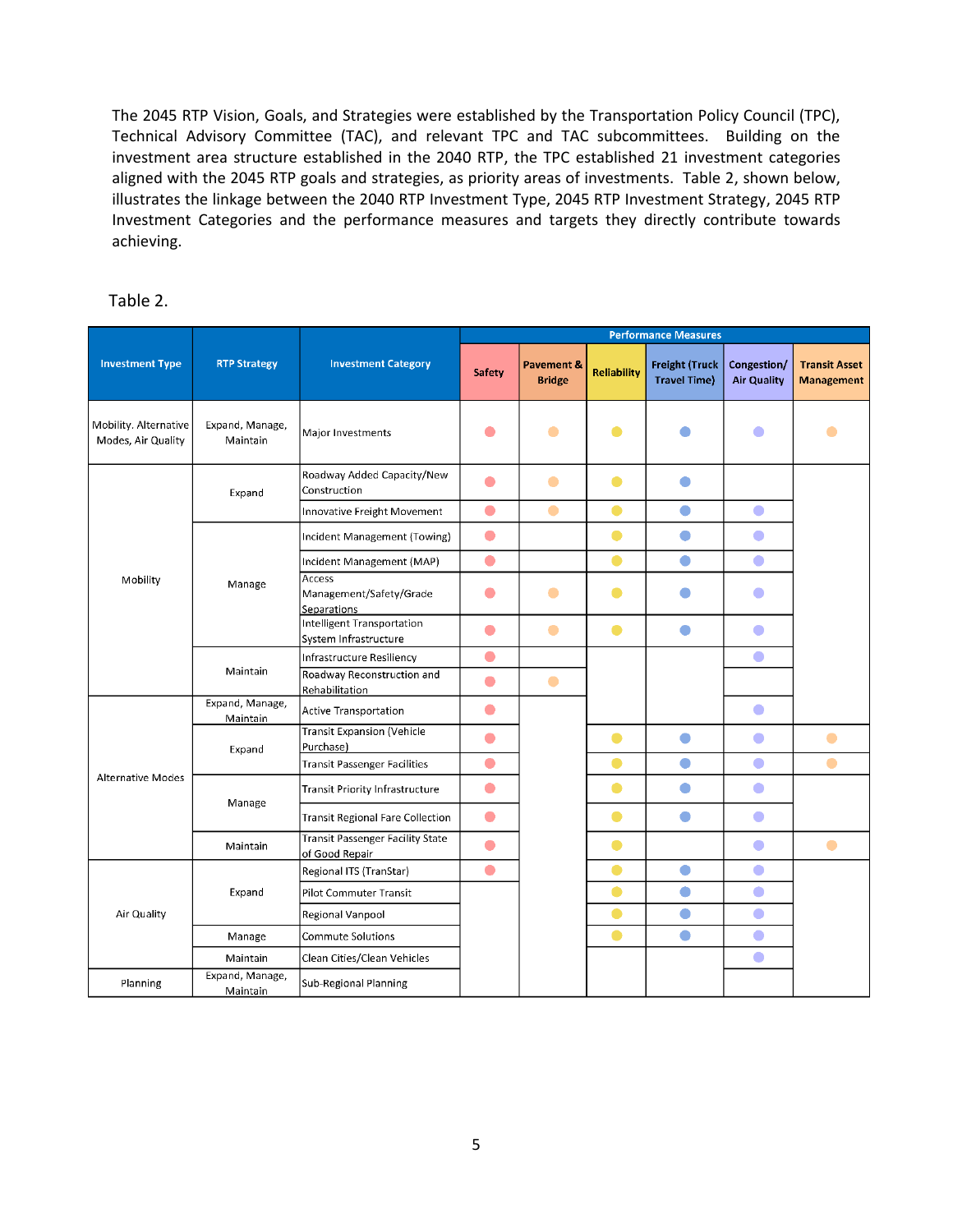# **BRIDGE CONDITIONS**

Asset management seeks to optimize lifecycle costs by setting and sustaining a desired target condition with the goals of improving the durability and extending the life of the region's bridges.

Performance measures and targets are applicable to all bridges on the National Highway System (NHS), which include on and off-ramps connected to the NHS within a State, and bridges carrying the NHS that cross a State border, regardless of ownership. A portion of the NHS system is under the jurisdiction of cities, counties, and toll authorities. For the approximately 2,500 bridges in the H-GAC region, 88% are owned by TxDOT and 12% are owned by other entities. The consideration of bridge performance targets should be determined from asset management analyses to achieve a state of good repair over the life cycle of assets.

Bridge conditions are based on the National Bridge Inventory evaluation ratings for the bridge's deck, superstructure, substructure and culvert. The condition rating of good, fair or poor are determined by the lowest rating of the deck, superstructure, substructure or culvert. For example, if the lowest rating of one or more of the four bridge components is less than or equal to four, the bridge's classification is rated as poor.

|                                | $\overline{\phantom{a}}$<br><b>COLUM</b><br><u>tall.</u> | .<br>וטט |
|--------------------------------|----------------------------------------------------------|----------|
| <b>Bridge Inventory Rating</b> | nn,                                                      | $\equiv$ |

The bridge targets are expressed in the percent of total bridge deck area. Deck area is computed using the structure length and deck width. For culverts, the deck area is calculated using the approach roadway width and structure length.

The historical pavement condition data was gathered from the Texas Department of Transportation's (TxDOT) Bridge Inventory. TxDOT surveys all bridges on the National Highway System and reports the conditions to the National Bridge Inventory. Historical bridge condition trends are based on a trend-line analysis. While the historical trends indicate bridge conditions are slowly declining, H-GAC chose to adopt flat targets for the years 2020 and 2022. Due to the lengthy lead time associated with environmental clearance, right of way purchase, design and the construction of a bridge, any new bridge being considered right now will have little or no influence on bridge conditions for the next three to five years. Despite the fact that historical trends indicate bridge conditions are declining in the future, H-GAC chose to adopt flat targets with the goal of maintaining current conditions and a desire for aspirational goals that indicate improvement of bridge conditions in the long-term.

States and MPOs must establish two and four-year targets and may adjust four-year targets at the Mid-Performance Period Progress Report due in October 2020. The first performance period begins January 1, 2018 and ends on December 31, 2021.

**Measure** – Percentage of bridge deck area of the National Highway System with a condition rating of "good" and "poor".

**Methodology** – Bridge deck conditions are based on the evaluation scores of the National Bridge Inventory.

**Applicability** – Bridges on the National Highway System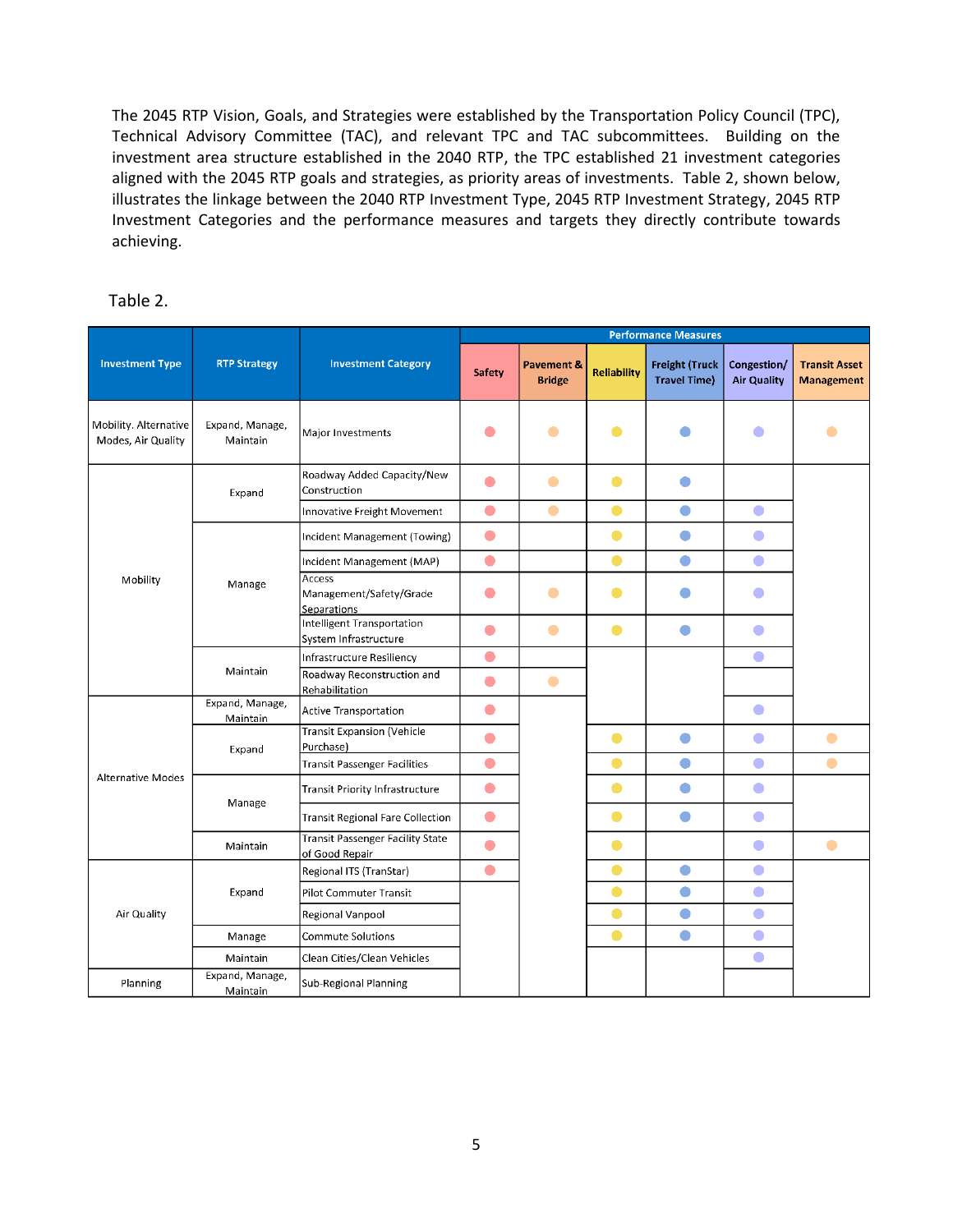### **Reporting Frequency** – Biennially with four-year performance periods

**Targets and Conditions** – While the straight-line trend historical data indicates bridge conditions are expected to decline by the year 2022, H-GAC chose to adopt flat targets of 48.6% of bridges in good condition and 0.6% in poor condition for the years 2020 and 2022. The values in the chart below reflect the statistics for the 8-county H-GAC region.



#### **Integrating Pavement and Bridge Performance Measures into the Transportation Planning Process**

Both the short and long-range planning processes afford the opportunity for advancing the transportation system to a State of Good Repair. One of the core strategies of the Call for Projects is Maintain Asset Management: to improve and preserve the condition of existing transportation infrastructure at the least practicable cost through the application of sound asset management techniques. The RTP 2045 project evaluation system was designed to be performance-based when prioritizing projects for the region. To highlight the significance of maintaining pavement and bridge infrastructure, the Call for Projects designated a separate category for Rehabilitation and Reconstruction aimed at improving the State of Good Repair for the region's infrastructure. Additionally, investments in the RTP investment category, Infrastructure Resiliency, will contribute to improved conditions of the transportation system.

Given the fiscal constraints of transportation funding, performance-based planning can help identify the best cost-effective projects to so the investment decisions in our transportation system will be allocated to the highest priorities of the pavement or bridge asset preservation program. In addition to designated reconstruction and rehabilitation projects, every added capacity, new construction, Complete Street, grade separation and access management project will contribute to achieving the pavement and bridge performance targets. As a result, the projects programmed in the RTP 2045 are expected to have a positive impact on achieving the pavement and bridge performance targets.

The challenge with transportation asset management is that H-GAC has the responsibility to report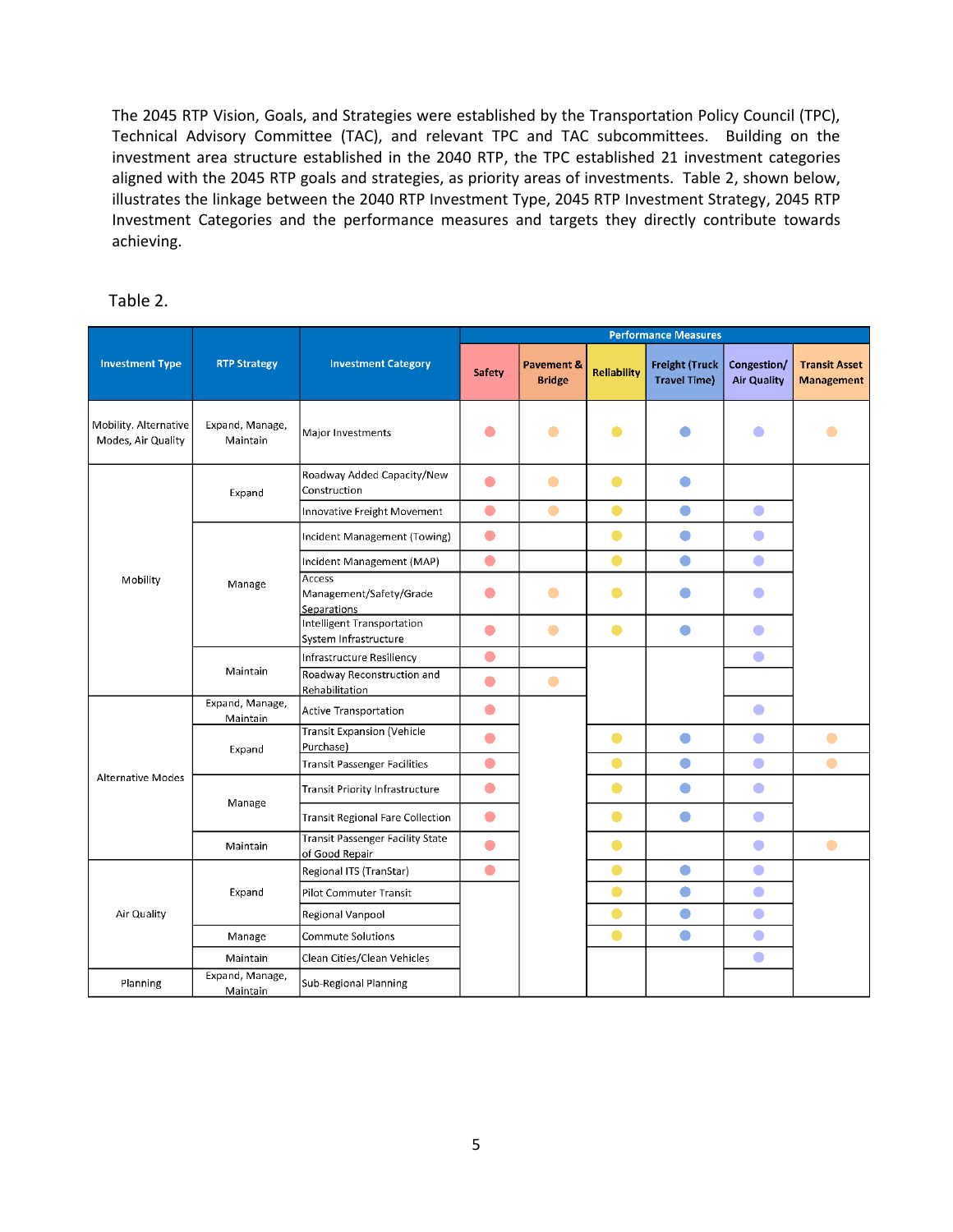progress, but MPOs don't control the management of the transportation assets. Not all NHS roadways are owned and maintained by the TxDOT. For the non-interstate NHS roadways, 66% are owned by TxDOT and 34% are owned by other agencies. For the interstates, 100% are state-owned. H-GAC is coordinating NHS pavement data sharing between TxDOT and Non-TxDOT agencies

H-GAC facilitates the dialogue and discussion between TxDOT and local agencies to serve as the conduit for information sharing. In addition, H-GAC is facilitating the coordination with other agencies, data sharing, understanding how each agency measures and collects data, discussing uniform data collection, and understanding the future investment plans for NHS roadways with TxDOT. Currently, the TxDOT is committed to expanding their data collection to align with the federal measures. One of the positive outcomes of Transportation Asset Management is that it affords the opportunity is to focus and collaborate with all agencies responsible for the maintenance of our critical transportation network.

Of particular challenge, the tremendous increase in population and truck traffic, expected in the Houston-Galveston region over the next twenty-five years, will add additional wear and tear will impact the targets for pavements and bridges.

### **2045 RTP transportation investments targeting pavement and bridge improvements**

H-GAC, along with state and local government partners, have made strategic investments in transportation infrastructure improvements through the 2045 RTP. The fiscally-constrained 2045 RTP recommends a significant level of investments in pavement and bridges. A combined effort of planning, programming of projects, collaborative data sharing, and critical transportation investments are expected to support and contribute to achieving the asset management targets for pavement and bridge while moving the system to a State of Good Repair. The fiscally-constrained 2045 RTP recommended approximately \$48 billion of investments for State of Good Repair projects and programs. Other types of projects, such as new roadways and highways, thoroughfare expansions, reconstructions, Complete Streets and other improvements are expected to make additional contributionstoward the State of Good Repair.

| RTP 2045                                                           | Strategy 2 - MAINTAIN<br>[Asset Management] |
|--------------------------------------------------------------------|---------------------------------------------|
| Corridor-Based Major Investments &<br>Regional Investment Programs | \$48,464,706,593                            |

### **Pavement and Bridge-related Resources**

Condition of Texas Pavements: Pavement Management Information System (PMIS) Annual Report [https://library.ctr.utexas.edu/Presto/content/Detail.aspx?ctID=UHVibGljYXRpb25fMTE2MTA=&rID=Mjc](https://library.ctr.utexas.edu/Presto/content/Detail.aspx?ctID=UHVibGljYXRpb25fMTE2MTA=&rID=MjcwODU=&ssid=c2NyZWVuSURfMTQ2MDk) [wODU=&ssid=c2NyZWVuSURfMTQ2MDk=](https://library.ctr.utexas.edu/Presto/content/Detail.aspx?ctID=UHVibGljYXRpb25fMTE2MTA=&rID=MjcwODU=&ssid=c2NyZWVuSURfMTQ2MDk)

Texas Transportation System Performance Results: Pavement Condition - [https://www.txdot.gov/inside](https://www.txdot.gov/inside-txdot/division/federal-affairs/preliminary-performance/pavement-conditions.html)[txdot/division/federal-affairs/preliminary-performance/pavement-conditions.html](https://www.txdot.gov/inside-txdot/division/federal-affairs/preliminary-performance/pavement-conditions.html)

Texas Transportation System Performance Results: Bridge Condition - [https://www.txdot.gov/inside](https://www.txdot.gov/inside-txdot/division/federal-affairs/preliminary-performance/bridge-conditions.html)[txdot/division/federal-affairs/preliminary-performance/bridge-conditions.html](https://www.txdot.gov/inside-txdot/division/federal-affairs/preliminary-performance/bridge-conditions.html)

Texas Transportation Plan 2040 - [https://www.txdot.gov/inside-txdot/division/transportation](https://www.txdot.gov/inside-txdot/division/transportation-planning/statewide-plan/2040/plan.html)[planning/statewide-plan/2040/plan.html](https://www.txdot.gov/inside-txdot/division/transportation-planning/statewide-plan/2040/plan.html)

National Bridge Inventory - <https://www.fhwa.dot.gov/bridge/nbi.cfm>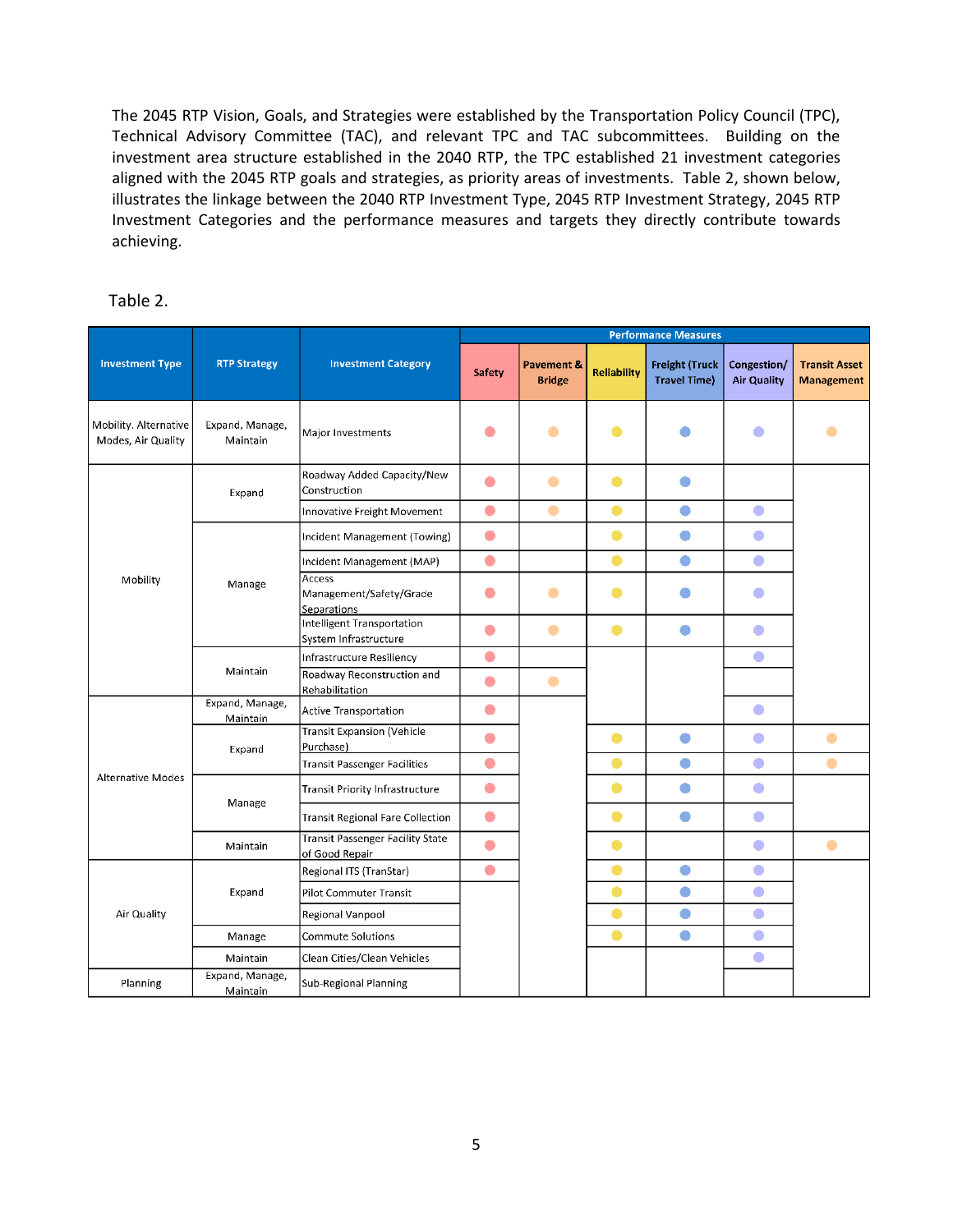# **SYSTEM PERFORMANCE**

The System Performance Group contains a set of performance measures aimed at evaluating and improving the overall performance of the National Highway System. These measures place focus on personal travel, as well as, freight, reducing congestion and tailpipe emissions, and increasing multioccupant vehicle use. Improving the system performance of the transportation network means there will be more reliable and less congested roadways, an increased use of alternative transportation modes and an increase in multi-occupant commuting vehicles, resulting in less vehicle emissions.

# **Reliability**

One of the goals of System Performance Measures is to assess the reliability of the National Highway System (NHS). Travel reliability is when the travel time of a roadway remains consistent. Reliability measures the difference of travel time, across hour and day, for both personal travel and freight, and examines peak travel over a year's time. Essentially, the measure of travel reliability compares a bad day of traffic to a normal day.

The three (3) travel time reliability performance measures are:

- Personal travel time on the interstate
- Personal travel time on the non-interstate roadways of the National Highway System
- Truck travel time on the interstate

The Reliability measures utilize two metrics:

- Level of Travel Time Reliability (LOTTR) ratio for personal travel. LOTTR measures the difference of travel time across hour and day. Expressed as a ratio, LOTTR is the ratio of travel time in a bad condition in relationship to the travel time in an average condition. LOTTR ratios below a 1.50 threshold are labeled as "reliable". The measure is calculated separately for the interstate and the non-interstate segments of the National Highway System.
- Truck Travel Time Reliability Index (TTTR) for truck travel on the interstate highways.

**Measure (LOTTR)** – Percentage of person-miles traveled on the National Highway System that are reliable, as defined by the measure, the Level of Travel Time Reliability (LOTTR). LOTTR is a ratio of the 80<sup>th</sup> percentile (bad day of traffic) to the 50<sup>th</sup> percentile (normal) travel time for a roadway segment. A ratio below 1.5 is considered to be "reliable"; and a ratio of 1.5 or greater are "unreliable".

Reporting is divided into four time periods:

- Weekdays 6 a.m. to 10 a.m.
- Weekdays 10 a.m. to 4 p.m.
- Weekdays 4 p.m. to 7 p.m.
- Weekends 6 a.m. to 8 p.m.

If the roadway segment is unreliable during any one of the four time periods, the roadway segment is labeled as "unreliable".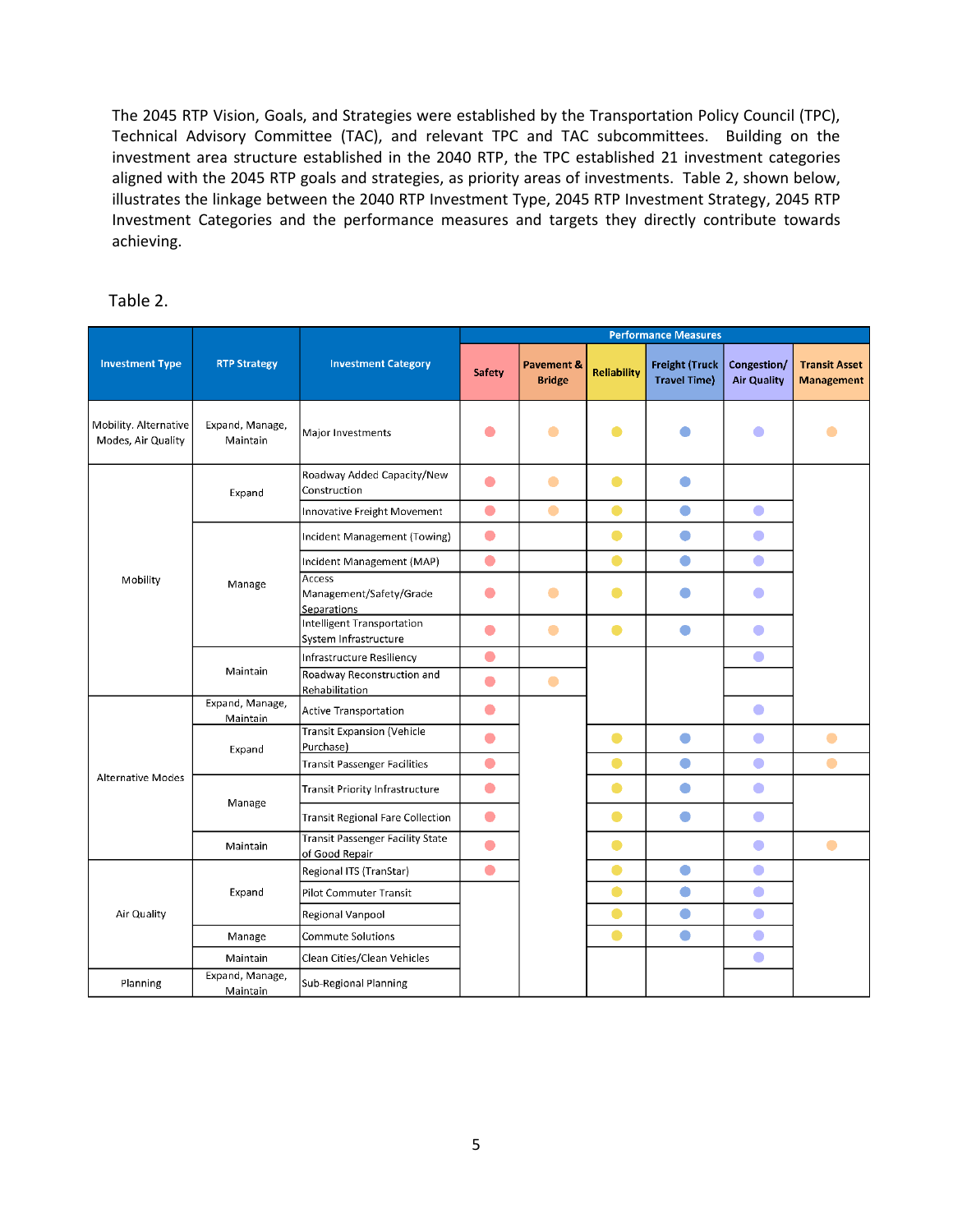**Methodology** – Reliable person-miles are calculated using data from the National Performance Management Research Data Set (NPRMDS) which contains travel time by roadway segment every 15 minutes. The average occupancy value used for the Houston-Galveston region is 1.69.

Developed in collaboration with the twenty-five Texas Metropolitan Planning Organizations, the Texas Transportation Institute (TTI) calculated Level of Travel Time Reliability (LOTTR) targets for the entire state. Their methodology is based on an assumed growth of regional travel demand, but does not consider potential travel time improvements from upcoming projects in the Transportation Improvement Program and the Regional Transportation Plan, such as added capacity projects, the Tow & Go Program and TranStar. The methodology assumes that anything close to being unreliable now is expected to be unreliable in the future. The NPRMDS data was collected by HERE Technologies from 2014 to 2016. In 2017, FHWA changed the vendor to INRIX which created data inconsistencies for target setting.

The range for reliable is 0% to 50% and unreliable is 51% or greater (times than average). For example, for a trip that normally takes 60 minutes, on a bad day of traffic, it will take 90 minutes or more (60 mins. x 50% = 90 mins.), therefore, the trip is considered to be unreliable. The higher the percentage, the more reliable it is. Based on the TTI methodology used across the state, for the Houston region, currently, 63% of person-miles traveled on the Interstate are reliable and is forecasted to be 50% reliable by 2022, with less reliability. As illustrated in the table below, the Non-Interstate National Highway System roadways in the region are more reliable than the Interstate.

**Applicability** – All roadways on the National Highway System

**Reporting Frequency** – Biennially with four-year performance periods

**Targets and Conditions (LOTTR)** - Despite the fact that the TTI methodology indicates that reliability conditions for personal travel are worsening, H-GAC chose to adopt flat targets with a desire for aspirational goals that indicate better reliability in the long-term.

| <b>Baseline</b> | 2020 Target | 2022 Target |
|-----------------|-------------|-------------|
|                 |             |             |
| 63%             | 63%         | 63%         |
|                 |             |             |
| 73%             | 73%         | 73%         |
|                 |             |             |

Freight movement is assessed by the Truck Travel Time Reliability (TTTR) Index on the interstate. The truck reliability measure considers factors that are unique to the freight industry, such as the use of the transportation system during all hours of the day and the need to consider impacts to the system in planning for on-time deliveries and arrivals. Recognizing the importance of on-time deliveries, this measure assesses the reliability of freight movement on the interstate with a high standard of making ontime deliveries, 95% of the time.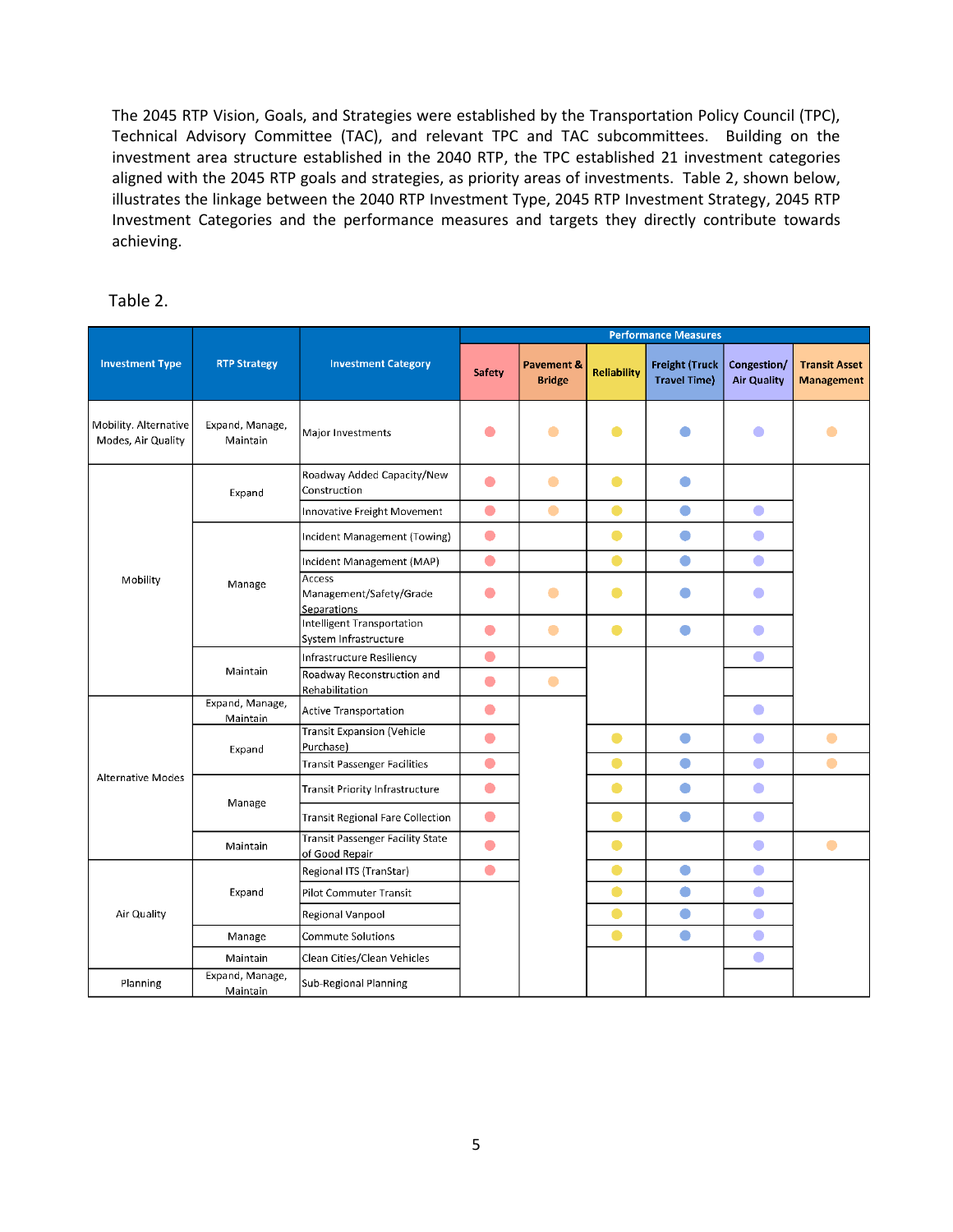**Measure (TTTR)** – Truck Travel Time Reliability ratio is calculated by dividing the 95<sup>th</sup> percentile travel time (very bad day of traffic) by the 50th percentile (normal) travel time for each roadway segment of the interstate. The TTTR index is generated by multiplying each segment's largest ratio of the five time periods by its length, then dividing the sum of all length-weighted segments by the total length of the interstate.

Reporting is divided into five time periods:

- Mondays through Fridays:
	- o Morning peak 6 a.m. to 10 a.m.
	- $\circ$  Mid Day 10 a.m. to 4 p.m.
	- o Afternoon peak 4 p.m. to 8 p.m.
- Weekends
	- $\circ$  6 a.m. to 8 p.m.
	- Overnights for all days
		- $\circ$  8 p.m. to 6 a.m.

**Methodology** – The TTTR index is calculated using data from the National Performance Management Research Data Set (NPRMDS) which contains travel time by roadway segment every 15 minutes.

Developed in collaboration with the twenty-five Texas Metropolitan Planning Organizations, the Texas Transportation Institute (TTI) calculated Truck Travel Time Reliability targets for the entire state. The methodology is based on an assumed 2% annual growth of truck unreliability, but does not consider potential travel time improvements from upcoming projects in the Transportation Improvement Program and the Regional Transportation Plan, such as added capacity projects, the Tow & Go Program and TranStar. The NPRMDS data was collected by HERE Technologies from 2014 to 2016. In 2017, FHWA changed the vendor to INRIX which created data inconsistency problems for target setting.

Based on the TTI methodology used across the state, for the Houston region, the baseline for Truck Travel Time Reliability (TTTR) index is 2.1. The truck index is the amount of time a truck driver needs to add to a median trip length to arrive on-time, 95% of the time. For example, for a truck trip of 30 minutes, using the regional baseline of 2.1, a total time of 63 minutes would need to be scheduled for the truck to arrive, on-time, 95% of the time. (30 mins  $x$  2.1 baseline = 63 mins)

**Applicability** – Interstate highways

 $\overline{a}$ 

**Reporting Frequency** – Biennially with four-year performance periods

**Targets and Conditions** - Despite the fact that the TTI methodology forecasts freight reliability conditions are worsening, H-GAC chose to adopt flat targets with the goal of maintaining current conditions and a desire for aspirational goals that indicate better truck reliability in the long-term. Better estimates and targets may be updated after two years when improved data-sets are available.

| <b>Performance Measure</b>                            | <b>Baseline</b> | 2020<br><b>Target</b> | 2022<br><b>Target</b> |
|-------------------------------------------------------|-----------------|-----------------------|-----------------------|
| Truck Travel Time Reliability Index on the Interstate | 2.1             | 21                    | 21                    |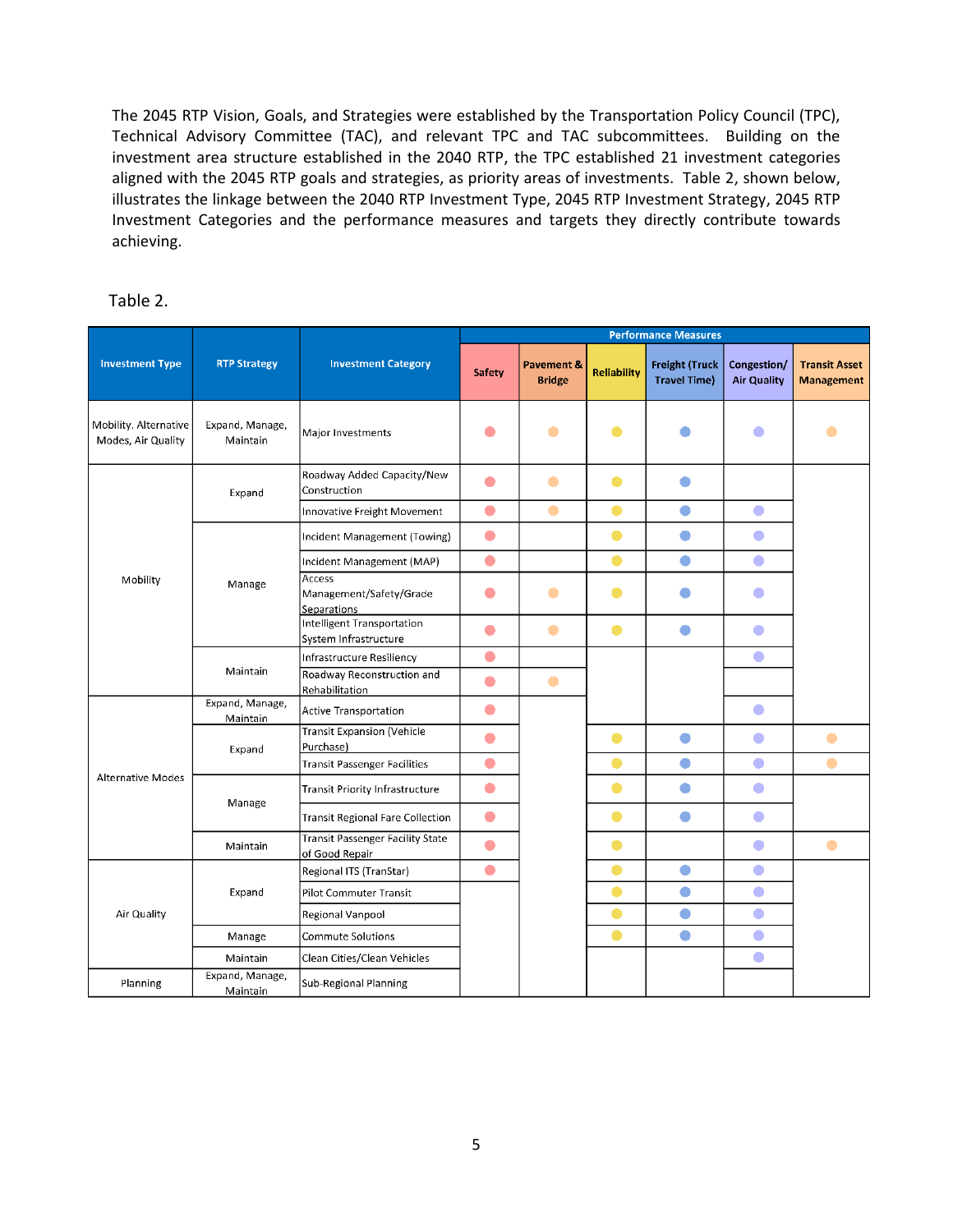# **Congestion**

FHWA established two performance measures to assess traffic congestion applicable to metropolitan planning organizations who receive Congestion Mitigation Air Quality (CMAQ) funding.

- Annual Hours of Peak Hour Excessive Delay Per Capita
- Percent of Non-Single Occupancy Vehicle Travel

Annual Hours of Peak Hour Excessive Delay (PHED) – This measure refers to the additional time spent in congested traffic, in addition to the regular peak hour congestion, based on an established speed threshold. The federal threshold for excessive delay on a roadway is 60% of the speed limit. On a segment with a speed limit of 60 mph, the excessive delay (60% of 60 mph) would be 36 mph. Peak periods are defined as Monday through Friday 6:00 a.m. to 10:00 a.m. and 3:00 p.m. to 7:00 p.m.

**Measure (PHED)** – Annual Hours of Peak Hour Excessive Delay (PHED) per capita - This is the number of extra travel time spent in peak traffic, under excessive delay conditions, annually.

**Methodology** – The PHED is calculated using all vehicle data from the National Performance Management Research Data Set (NPRMDS) which contains travel time by roadway segment every 15 minutes, with volumes in the Highway Performance Monitoring System (HPMS) and occupancy factors.

TxDOT enlisted the Texas Transportation Institute (TTI) to establish a statewide methodology and recommend future year targets for all MPOs in the state for the System Performance Group. TTI calculated the base-year measurement from observed data and formulated future year targets. The TTI methodology does not include estimates for the impact of project investments and congestion mitigation projects that H-GAC is implementing at a regional level.

**Applicability** – National Highway System in urbanized areas

**Reporting Frequency** – Biennially with four-year performance periods

**Targets and Conditions** - Based on the feedback received by TAC members during the October 2, 2018 TAC Workshop, staff has proposed to use the TTI methodology for the baseline and set targets for 2020 and 2022 to be same as the 2018 baseline numbers for Percent of Trips that are Non-Single Vehicle Occupancy Travel. H-GAC adopted flat targets. Better estimates and targets may be updated after two years when improved data sets are available.

| <b>Congestion Performance Measure</b>                | <b>Baseline</b> | 2020<br><b>Target</b> | 2022<br><b>Target</b> |
|------------------------------------------------------|-----------------|-----------------------|-----------------------|
| Annual Hours of Peak Hour Excessive Delay per capita | 14              | 14                    | 14                    |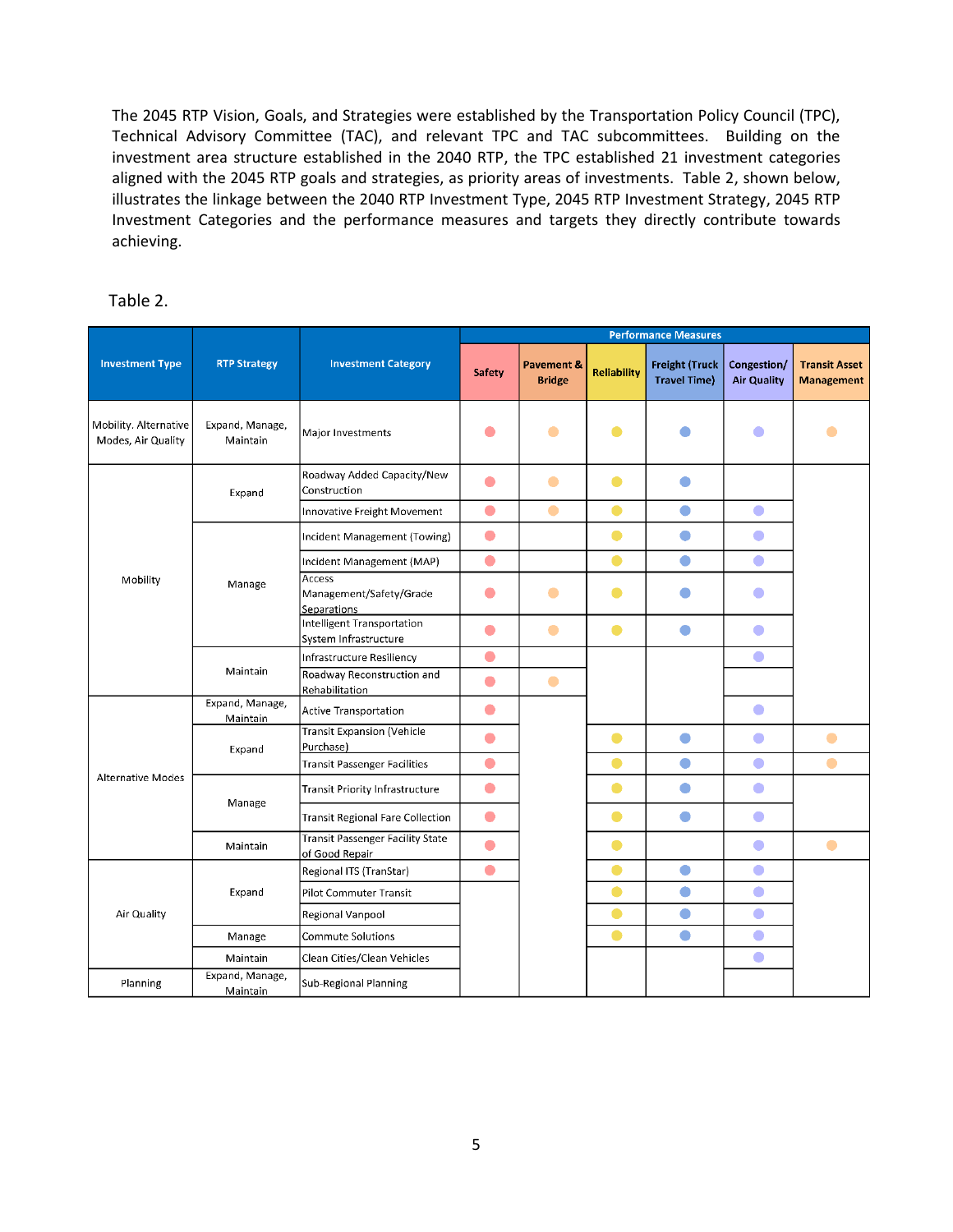Percent of Trips that are in Non-Single Occupancy Vehicles (Non-SOV) – The goal of this measure is focused on reducing congestion by increasing the number of work trips where commuters are sharing a ride with others. In the H-GAC region, 78.9% of commuters drive alone and 21.1% of commuters are sharing a ride, such as carpooling, using regional vanpool, riding public transportation, walking, bicycling and other means.

**Measure (Non-SOV)** – Percent of Trips that are Non-SOV, based on work commute types

**Methodology** – Percent of Trips that are Non-SOV is calculated from H-GAC's travel demand model and compared with the U.S. Census American Community Survey data.

**Applicability** – All roadways in the urbanized areas of the 8-county H-GAC region.

**Reporting Frequency** – Biennially with four-year performance periods

**Targets and Conditions** – Based on the feedback received by TAC members during the October 2, 2018 TAC Workshop, staff considered using the TTI methodology for the baseline and set targets for 2020 and 2022 to be same as the 2018 baseline numbers for the Percent of Trips that are Non-Single Vehicle Occupancy Travel. For the Percent of Non-Single Occupancy Vehicle measure, staff utilized the H-GAC travel demand model for target setting. Based on the model data and calculations, staff projected the mode share for Non-SOV to grow due to strategies implemented at the regional level. In light of the H-GAC region's forecast of high levels of economic and population growth, resulting in more travel and commuters, H-GAC chose to adopt targets with a desire for aspirational goals that indicate an increase in multi-occupant vehicle use in the long-term.

| <b>Congestion Performance Measure</b>                  | <b>Baseline</b> | 2020<br><b>Target</b> | 2022<br><b>Target</b> |
|--------------------------------------------------------|-----------------|-----------------------|-----------------------|
| Percent of Trips that are Non-Single Vehicle Occupancy |                 |                       |                       |
| Travel                                                 | 20.1%           | 21.1%                 | 22.1%                 |

# **Air Quality / On-Road Mobile Source Emissions Measures**

FHWA established air quality performance measures to assess vehicle emissions with a goal of reducing emissions resulting in better air quality. Metropolitan Planning Organizations (MPO) with a population over 1,000,000 that receive Congestion Mitigation Air Quality (CMAQ) funding are required to set targets for on-road mobile source emission reductions and to develop a CMAQ Performance Plan. The reporting period is biennially, with four year performance periods.

Due to new requirements resulting in the FAST Act, MPOs that receive Congestion Mitigation and Air Quality Improvement (CMAQ) funds must work with state DOTs to develop performance management targets for the Nitrogen Oxide (NOx) and Volatile Organic Compound (VOC) emissions reduced by projects programmed with CMAQ funding. For the Houston-Galveston region, this includes targets for NOx and VOC emissions. In response to this requirement, the Texas Department of Transportation reached out to the MPOs in Texas nonattainment regions for collaboration in the development of emissions reduction estimates. Through consultations with H-GAC and two other nonattainment MPOs, an alternative methodology was developed. The baseline and performance targets shown in the table below were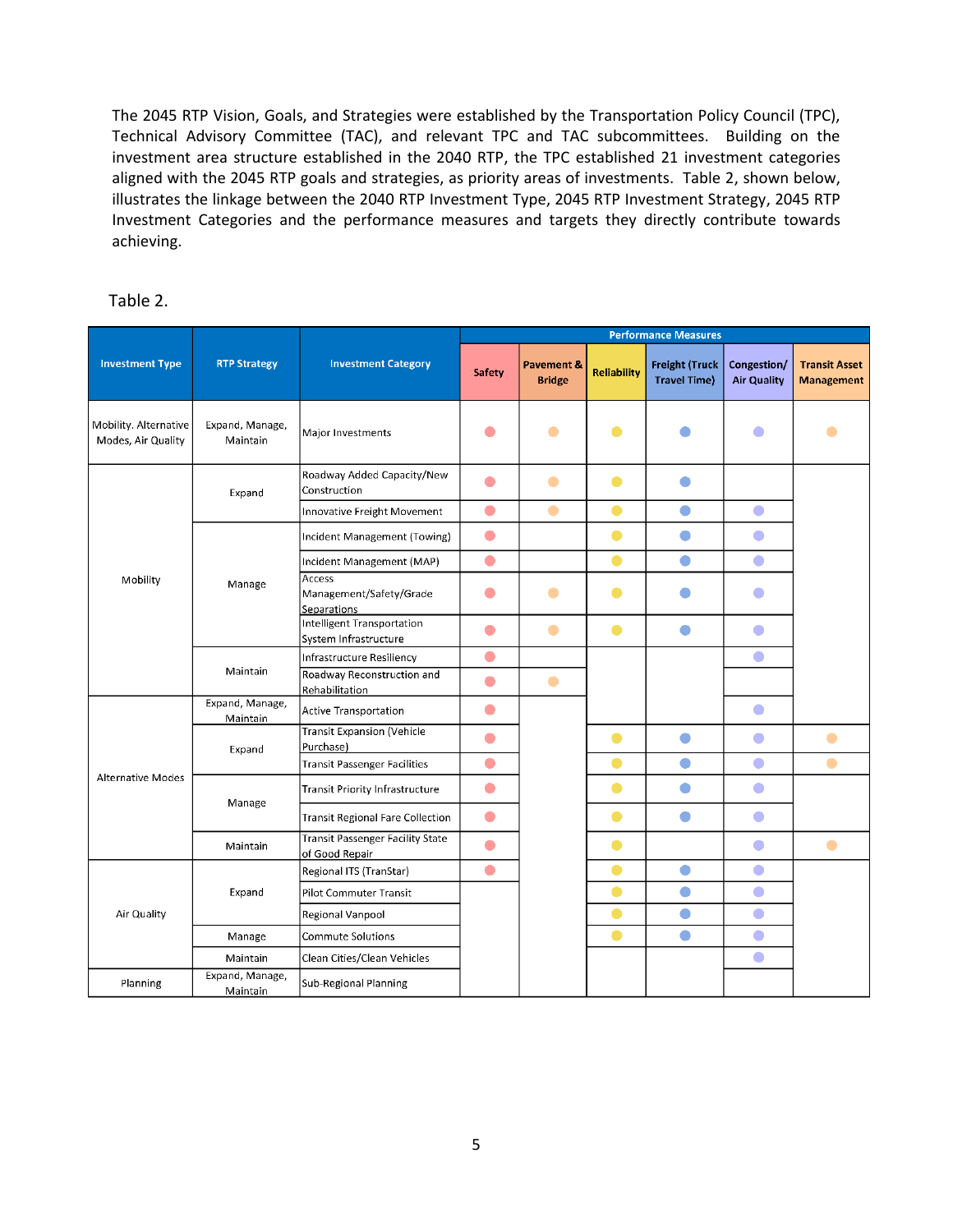developed using current projects and their actual emissions from projects in the 2019-2022 Transportation Improvement Program. The baseline and targets are documented in the CMAQ Performance Plan, located at [http://www.h-gac.com/transportation-improvement-program/project](http://www.h-gac.com/transportation-improvement-program/project-resources.aspx)[resources.aspx.](http://www.h-gac.com/transportation-improvement-program/project-resources.aspx) The four-year emission reduction target from CMAQ funded projects is a conservative estimate, as once the 2018 Call for Projects are submitted and approved, more CMAQ funded projects are likely to be added which will increase the expected emissions reduced.

**Targets and Conditions** – H-GAC adopted the emission reduction baseline and performance targets for Nitrogen Oxides (NOx) and Volatile Organic Compounds (VOC), expressed in kilograms per day.

| Performance<br><b>Measure</b>                | <b>2018 Baseline</b> | 2020      | 2022<br>2-Year Target 4-Year Target |  |
|----------------------------------------------|----------------------|-----------|-------------------------------------|--|
| <b>Emission Reductions</b><br>$NOx$ (kg/day) | 453 741              | 1,419.426 | 1,883.294                           |  |
| <b>Emission Reductions</b><br>VOC (kg/day)   | 66.850               | 169 301   | 200.809                             |  |

### **Integrating System Performance Measures into the Transportation Planning Process**

Moving People and Goods Efficiently and Strengthen Regional Economic Competitiveness are two of the five foundational goals of the Regional Transportation Plan, H-GAC is integrating the System Performance targets in the form of quantifiable strategies within the regional transportation planning process. H-GAC incorporates performance measures into its programming activities through the core strategy, Manage, as related to system management and operations.

The RTP 2045 project evaluation system was intended to be performance-based for prioritizing projects for the region. The primary method for the programming of projects is the Call for Projects. Fifty percent of the project's score is calculated from benefit cost analyses in three key areas: reduction of travel delay, on-road vehicle emissions reductions, and safety improvements to reduce crashes. With a heightened focus on the improving the performance of the transportation system, the benefit cost analysis types have a direct linkage to the reliability, congestion and air quality performance measures.

### **2045 RTP transportation investments targeting improvements to System Performance**

H-GAC, along with state and local government partners, have made strategic investments in transportation infrastructure and programs through the 2045 RTP. The fiscally-constrained 2045 RTP recommends a significant level of investments for System Performance. A combined effort of planning,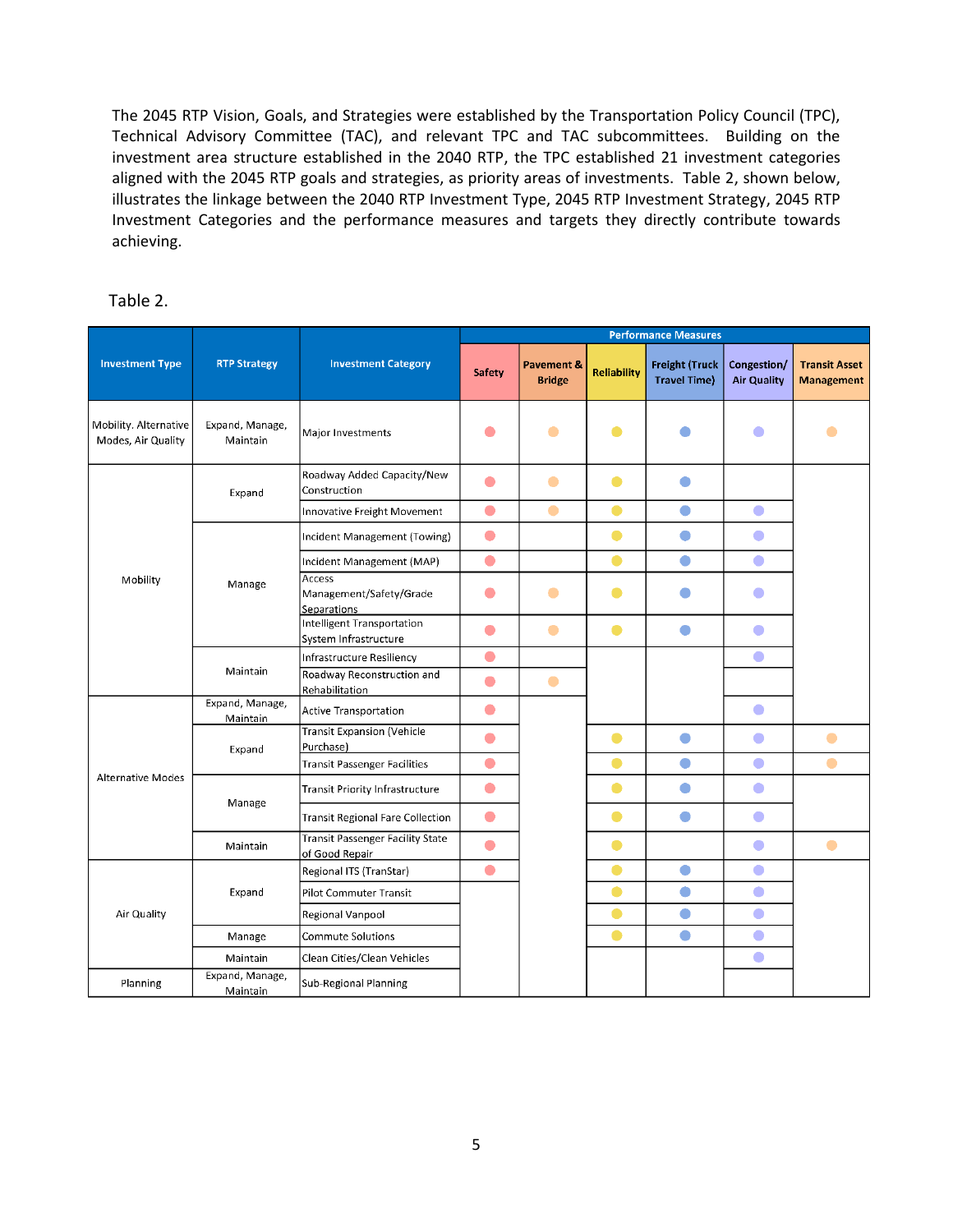programming of projects, improved data collection, and critical transportation investments are expected to support and contribute to achieving the targets for System Performance.

Reliability and Congestion – The fiscally-constrained 2045 RTP recommended approximately \$37 billion of investments of Corridor-based Major Investments and Regional Investment Programs from the 2045 RTP Strategy 1, Manage for addressing Reliability and Congestion, as shown in the table below.

| RTP 2045                                                           | Strategy 1 - MANAGE<br>[System Management and Operations] |
|--------------------------------------------------------------------|-----------------------------------------------------------|
| Corridor-Based Major Investments &<br>Regional Investment Programs | \$37,004,441,916                                          |

Air Quality – Total Emission Reductions - The fiscally-constrained 2045 RTP recommended approximately \$46.7 billion of investments of in the categories of ITS/Safety, Local High Capacity Transit, Pedestrian/Bicycle, Transit Capital Program and Air Quality projects and programs for improving air quality and achieving the performance targets, as described in the table below. These investments are not part of the Corridor-based Major Investments of the 2045 RTP.

| RTP 2045<br><b>STRATEGIES</b>                                                                                                                 | STRATEGY 1<br>MANAGE<br>[System]<br>Management and<br>Operations] | STRATEGY 2<br><b>MAINTAIN</b><br><b>S</b> Asset<br>Management] | STRATEGY 3<br><b>FXPAND</b><br>[Transportation<br><b>Network</b><br>Capacity] | <b>TOTAL</b>     |
|-----------------------------------------------------------------------------------------------------------------------------------------------|-------------------------------------------------------------------|----------------------------------------------------------------|-------------------------------------------------------------------------------|------------------|
| REGIONAL INVESTMENT PROGRAMS                                                                                                                  |                                                                   |                                                                |                                                                               |                  |
| <b>Air Quality Related</b>                                                                                                                    | \$254,598,000                                                     | <b>NA</b>                                                      | <b>NA</b>                                                                     | \$254,598,000    |
| ITS/Safety: (Includes certain<br>roadway improvements,<br>installation of computerized<br>traffic control systems, Incident<br>Management)    | \$517,457,158                                                     | \$62,269,438                                                   | <b>NA</b>                                                                     | \$579,726,596    |
| <b>Local High Capacity Transit:</b><br>(Includes non-corridor light rail,<br>park and ride, transit centers,<br>demand management strategies) | \$15,908,231,556                                                  | \$99,598,227                                                   | \$13,790,549,267                                                              | \$29,798,379,050 |
| Pedestrian/Bicycle: (Includes on-<br>street facilities, hike and bike<br>trails and paths, and<br>reconstruction)                             | \$130,247,249                                                     | \$51,178,297                                                   | \$1,626,470,674                                                               | \$1,807,896,220  |
| Transit Capital: (Includes all<br>other new or expanded facilities,<br>services, and vehicles)                                                | \$4,272,120,809                                                   | \$2,404,429,566                                                | \$7,669,280,587                                                               | \$14,345,830,962 |
| <b>TOTAL</b>                                                                                                                                  | \$20,082,654,772                                                  | \$2,617,475,528                                                | \$23,086,300,528                                                              | \$46,786,430,828 |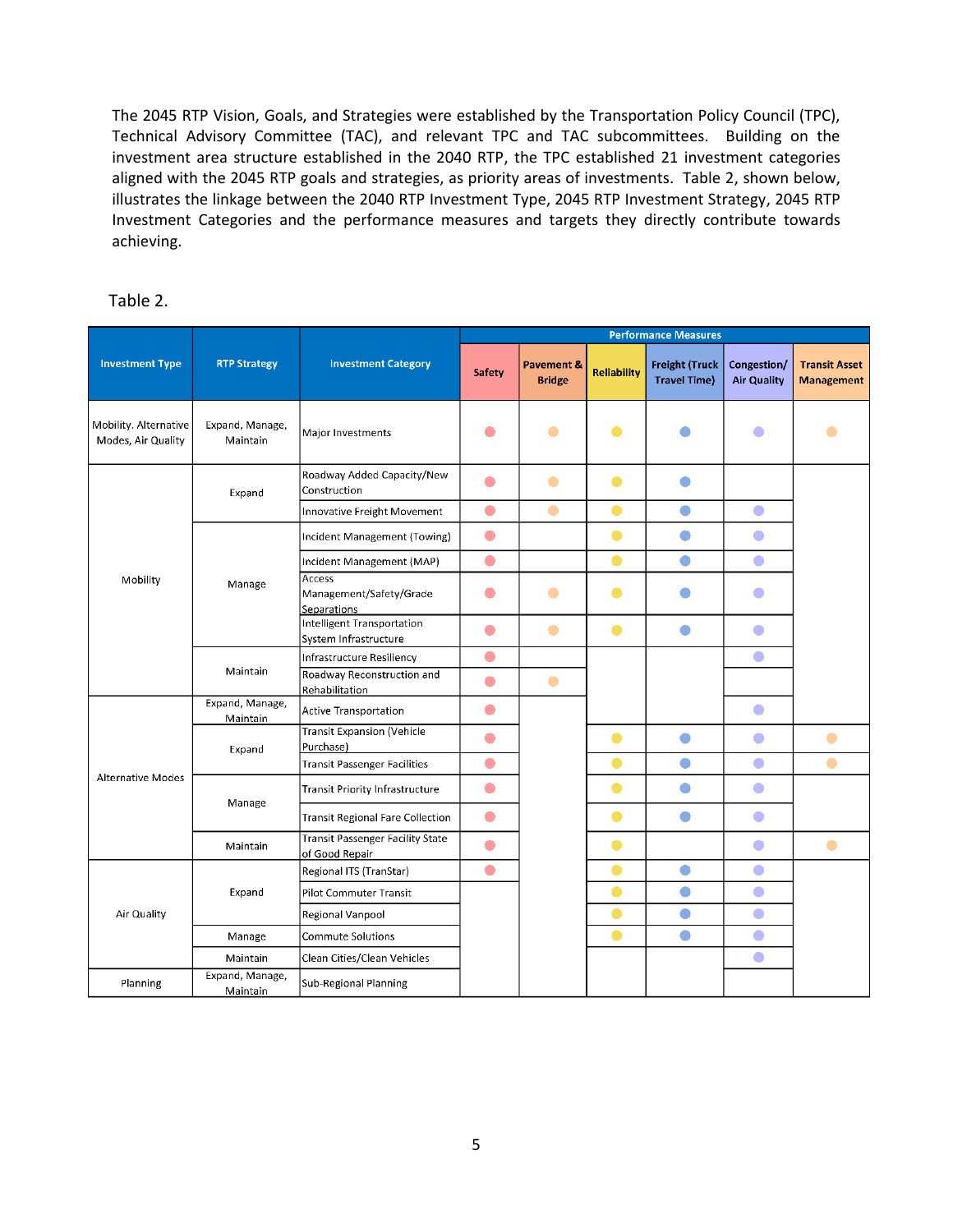### **TRANSIT ASSET MANAGEMENT**

The Moving Ahead for Progress (MAP-21), Final Rule 49 USC 625 established a strategic and systematic process of operating, maintaining, and improving public capital assets effectively through their entire life cycle. This rule became effective October 2016 and includes the definition of "Transit Asset Management Plan" (TAM) and "State of Good Repair". Additionally, the rule establishes performance measures for equipment, rolling stock, infrastructure, and facilities asset categories to assist when making investment decisions. Transit providers that receive federal funds and either own, operate or manage capital assets used in providing public transportation are required to develop and implement TAM Plans and submit performance measures, annual condition assessments, and targets to the National Transit Database. Subrecipients and Tier II providers (that operate one hundred or fewer vehicles) have the option to develop a group TAM Plan with the Texas Department of Transportation (TxDOT) or develop their own plan.

Transit Asset Management Plans contain the capital asset inventories for rolling stock, equipment, nonrevenue vehicles, facilities and rail infrastructure. Rail infrastructure applies to METRO only. Investment prioritizations, decision support tools, as well as, risk mitigation, maintenance, acquisition and renewal strategies are the core activities of the TAM Plans.

The majority of the assets in our region belong to Tier I provider METRO. The Tier II providers that receive FTA Section 5307, 5310 & 5311 funding can either set their own targets, as direct recipients, or opt to be included in TxDOT's Group Plan. Colorado Valley Transit was the only provider that opted to be included with TxDOT's Group Plan. H-GAC collaborated with TxDOT, Tier I, and Tier II providers to set regional targets, as required by the Final Rule.

Tier I transit providers:

• METRO (Harris County Metropolitan Transit Authority)

Tier II transit providers:

- Brazos Transit District
- Colorado Valley Transit
- Connect Transit
- Conroe Connection Transit
- Fort Bend County Transit
- Galveston Island Transit
- Harris County Transit
- The Woodlands Transit

The Regional Transit Coordination Committee held meetings during 2017 and 2018 to discuss the process required to formulate TAM Plans and targets. In May 2018, the Transportation Policy Council (TPC) approved an interagency Memorandum of Understanding between the region's transit operators, TxDOT, and H-GAC to facilitate regional collaboration and promote a performance-based planning process.

H-GAC staff led the coordination efforts for target setting and TAM Plan development with the Regional Transit Coordination Subcommittee (RTCS) in 2018. The RTCS established a TAM Plan Working Group with the objective of developing H-GAC regional targets and to promote State of Good Repair of capital assets. The working group formulated a methodology for the regional targets in the four areas of rolling stock, equipment, facilities, and infrastructure. The TAM Plan Working Group endorsed a methodology for setting the region's targets based on a weighted average of asset management scores for Tier I and Tier II transit providers for their rolling stock, equipment, facilities and rail infrastructure.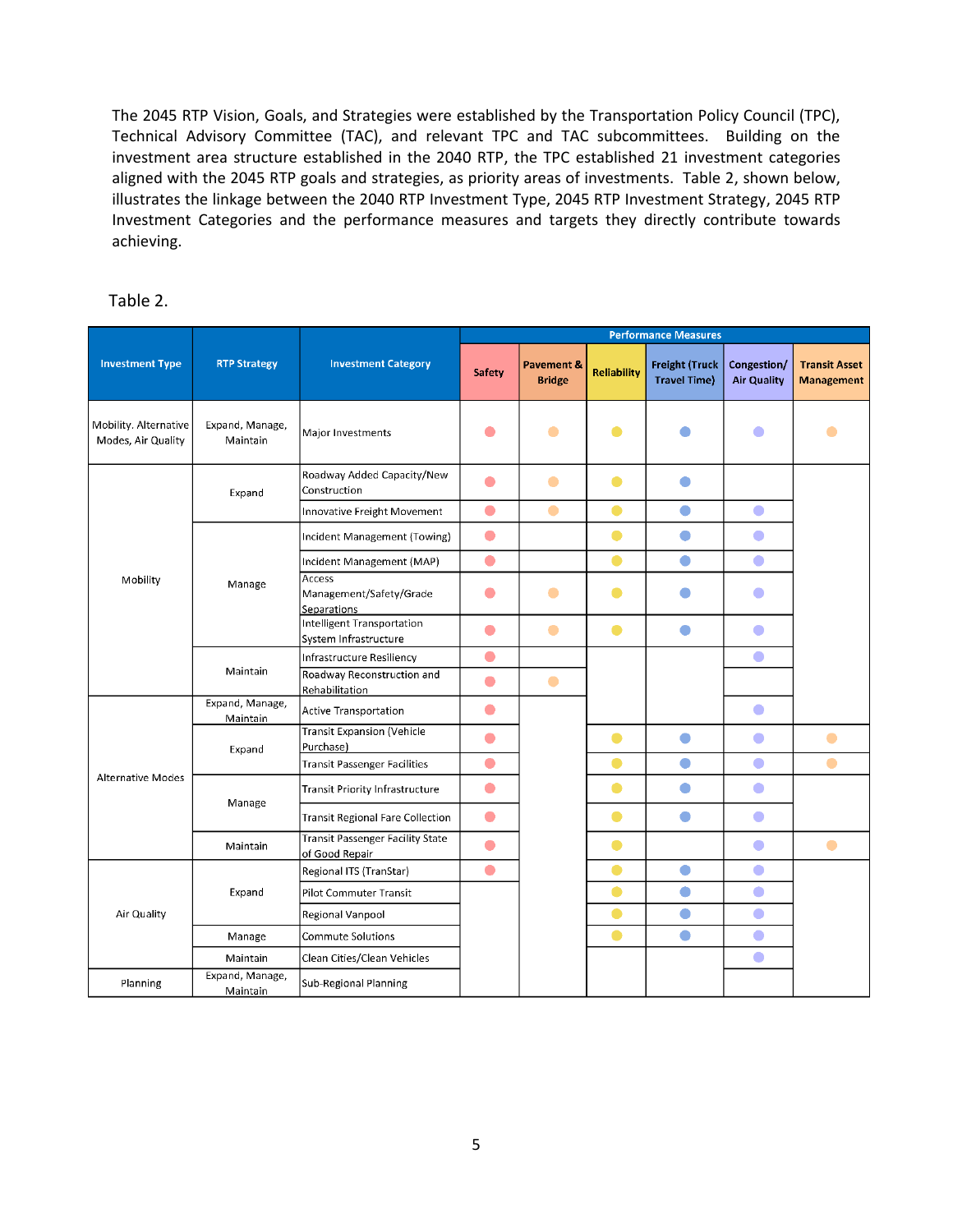Based on the weighted average method, the regional targets were presented and approved by the Regional Transit Coordination Subcommittee. The Technical Advisory Committee and the Transportation Policy Council approved H-GAC's regional transit targets, as described in the following table.

| <b>Asset Category &amp; Performance Measures</b>     | <b>FY 2018</b> | <b>FY 2020</b> | FY 2022 |  |  |  |
|------------------------------------------------------|----------------|----------------|---------|--|--|--|
| Rolling Stock - Revenue Vehicles - Age               |                |                |         |  |  |  |
| % of revenue vehicles that have met or exceeded      |                |                |         |  |  |  |
| their ULB                                            |                |                |         |  |  |  |
| Tier I Target                                        | 10%            | 10%            | 10%     |  |  |  |
| <b>Tier II Target</b>                                | 19%            | 16%            | 17%     |  |  |  |
| <b>TxDOT Target</b>                                  | 15%            | 15%            | 15%     |  |  |  |
| Regionwide Target                                    | 11%            | 11%            | 11%     |  |  |  |
| Equipment - Non - Revenue Vehicles - Age             |                |                |         |  |  |  |
| % of non-revenue vehicles that have met or           |                |                |         |  |  |  |
| exceeded their ULB                                   |                |                |         |  |  |  |
| Tier I Target                                        | 46%            | 46%            | 46%     |  |  |  |
| <b>Tier II Target</b>                                | 0%             | 0%             | 0%      |  |  |  |
| <b>TxDOT Target</b>                                  | 15%            | 15%            | 15%     |  |  |  |
| <b>Regionwide Target</b>                             | 46%            | 46%            | 46%     |  |  |  |
| Facilities - All buildings/Structures - Condition- % |                |                |         |  |  |  |
| of facilities have a condition rating below 3.0 TERM |                |                |         |  |  |  |
| Tier I Target                                        | 54%            | 54%            | 54%     |  |  |  |
| <b>Tier II Target</b>                                | 75%            | 67%            | 60%     |  |  |  |
| <b>TxDOT Target</b>                                  | 15%            | 15%            | 15%     |  |  |  |
| Regionwide Target                                    | 55%            | 55%            | 54%     |  |  |  |
| Infrastructure - Fixed Rail Guideway, tracks,        |                |                |         |  |  |  |
| signals & systems - % of rail infrastructure         |                |                |         |  |  |  |
| with performance (speed) restrictions, by mode       |                |                |         |  |  |  |
| Tier I Target                                        | 0%             | 0%             | 0%      |  |  |  |
| <b>Regionwide Target</b>                             | 0%             | 0%             | 0%      |  |  |  |

### Transit Asset Management Performance Measures and Targets by Asset Category

Note: Useful Life Benchmark (ULB) is the expected lifecycle of a capital asset for a transit provider's operating environment, or the acceptable period of use in service for a transit provider's operating environment. Transit Economic Requirements Model (TERM) Scale: Facility condition assessments reported to the NTD have one overall TERM rating per facility. TERM Rating –Excellent – (4.8-5.0); Good – (4.0-4.7); Adequate – (3.0-3.9); Marginal – (2.0-2.9); Poor (1.0-1.9)

**Integrating Transit Asset Management Performance Measuresinto the Transportation Planning Process** Both the short and long-range planning processes afford the opportunity for advancing the transportation system to a state of good repair. Two the core strategies of the Call for Projects applicable to Transit Asset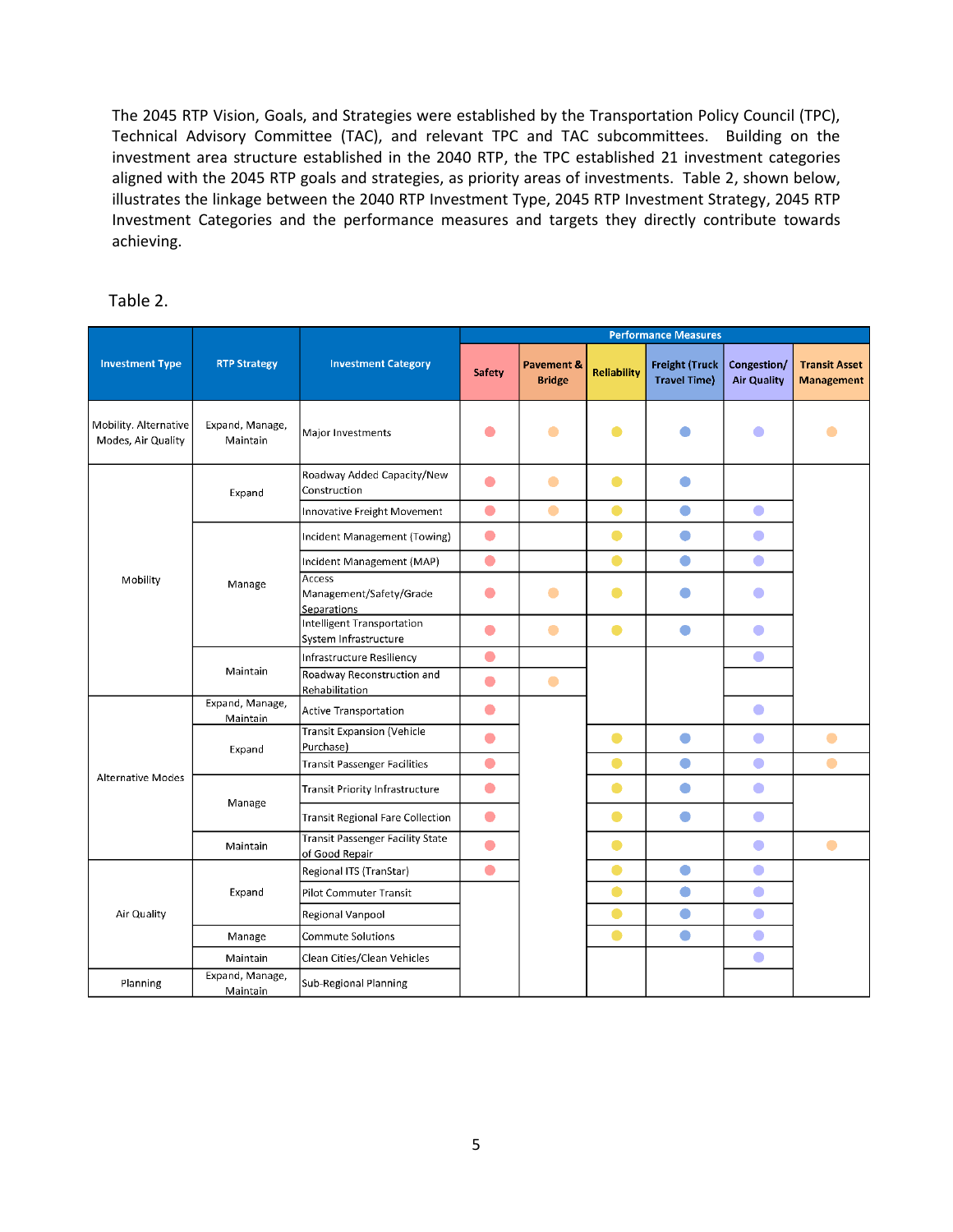Management are: 1). Maintain Asset Management: to improve and preserve the condition of existing transportation infrastructure at the least practicable cost through the application of sound asset management techniques; and 2). Expand Multimodal Network Capacity: add capacity across all modes of travel with a focus on the interconnections between different networks and services that provide users with greater choices. The RTP 2045 project evaluation system was designed to be performance-based when prioritizing projects for the region. To highlight the significance of managing the assets of the transit programs, the Call for Projects designated four transit investment categories: Transit Priority Infrastructure, Transit Facility State of Good Repair, Transit Passenger Facilities, and Transit Expansion for vehicle purchases. The Transit Investment Strategies for the RTP 2045 are:

| <b>Transit Investment Strategies</b>                            |                                                                             |                                                                                                             |  |  |
|-----------------------------------------------------------------|-----------------------------------------------------------------------------|-------------------------------------------------------------------------------------------------------------|--|--|
| <b>MANAGE</b><br>System Management &<br><b>Operations</b>       | <i><b>MAINTAIN</b></i><br><b>Asset Management</b>                           | <b>EXPAND</b><br><b>Transportation Network</b><br>Capacity                                                  |  |  |
| • Regional Fare Collection<br>• Transit Priority Infrastructure | • Vehicle Replacement and<br>Overhaul<br>• Facility State of Good<br>Repair | Passenger Facilities (Park &<br>Ride/Pool, Transfer<br>Points/Super Stops,<br>Shelters)<br>Vehicle Purchase |  |  |

Given the fiscal constraints of transportation funding, performance-based planning can help identify the best cost-effective projects to so the investment decisions in our transportation system will be allocated to the highest priorities of the Transit Asset Management (TAM) program. As a result, the projects programmed in the RTP 2045 are expected to support and contribute towards achieving the TAM performance targets.

### **2045 RTP transportation investments targeting improvements to Transit Asset Management**

Regional transit provider's TAM Plans summarize revenue rolling stock vehicles, including buses and light rail vehicles, non-revenue service vehicles, light rail track maintenance right of way assets, public facilities, and operating facilities. TAM Plans have outlined how each provider will monitor, update and evaluate the TAM plan to ensure continuous improvement. On an annual basis, transit providers will track their agency's progress toward the targets, report on their progress, and have the option to revise their targets, if needed.

Funding will be used to focus on transit asset management and planning, life cycle and safety of equipment, vehicles and other assets and infrastructure used by transit agencies, such as buses and vans, building and other rail assets. Through the implementation of TAM Plans, each of the region's transit providers are carefully evaluating their funding for projects that will contribute to achieving their individual transit asset management performance targets. As a result, TAM Plans are expected to have a significant impact toward achieving the Transit Asset Management targets.

H-GAC, along with state and local government partners, have made strategic investments in transit projects and programs through the 2045 RTP. The fiscally-constrained 2045 RTP recommends a significant